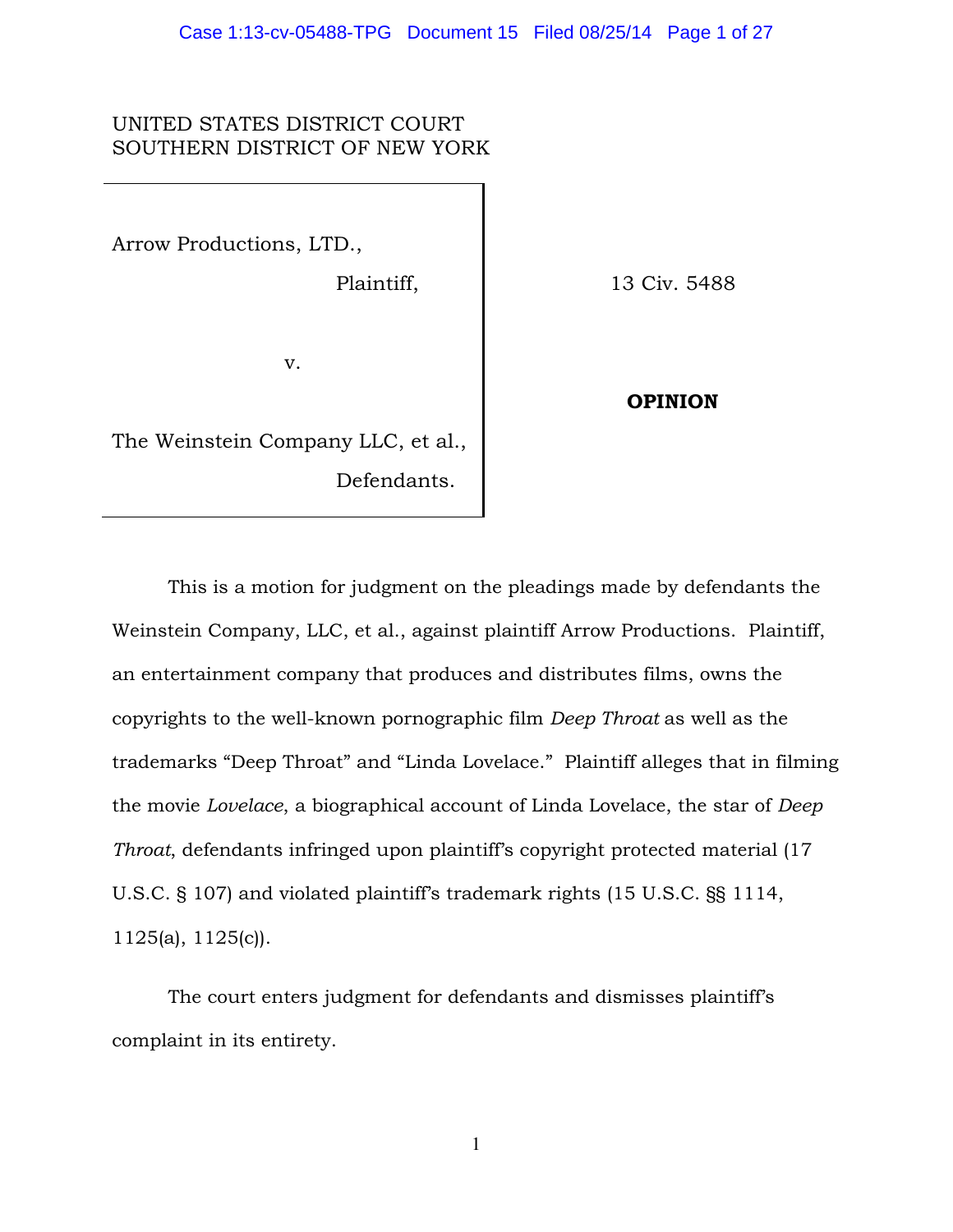### **Pleadings**

 The following facts and allegations are drawn from the pleadings, and the works incorporated by those pleadings—namely, the films *Deep Throat* and *Lovelace*.

## *The Controversy*

 $\overline{a}$ 

*Deep Throat* is a famous pornographic film replete with explicit sexual scenes and sophomoric humor. It was released in 1972 and stars Linda Lovelace<sup>1</sup>. The film is about a woman—Linda Lovelace—who cannot achieve an orgasm and undertakes a search for sexual fulfillment. Along the way, Lovelace meets Dr. Young who diagnoses her unusual problem and tells her that she can only achieve sexual satisfaction by performing oral sex (or, more specifically, the act which is the title of the film) because her clitoris is in her throat. In the end, Lovelace is finally able to achieve sexual fulfillment.

*Lovelace* is a biographical film that was released in 2013. It provides a two-pronged look at the tragic life of Linda Lovelace. First, the film documents Lovelace's marriage to her husband Chuck Traynor, her decision to enter the pornography business, and her development into a cultural icon. Then, the film provides a behind-the-scenes depiction of Lovelace's life that focuses on the physical and emotional abuse that Traynor inflicted upon her, and the

<sup>&</sup>lt;sup>1</sup> Linda Lovelace's legal name is Linda Boreman. However, throughout her life she went by the name Linda Lovelace. Accordingly, in this opinion, the court will refer to her as Linda Lovelace.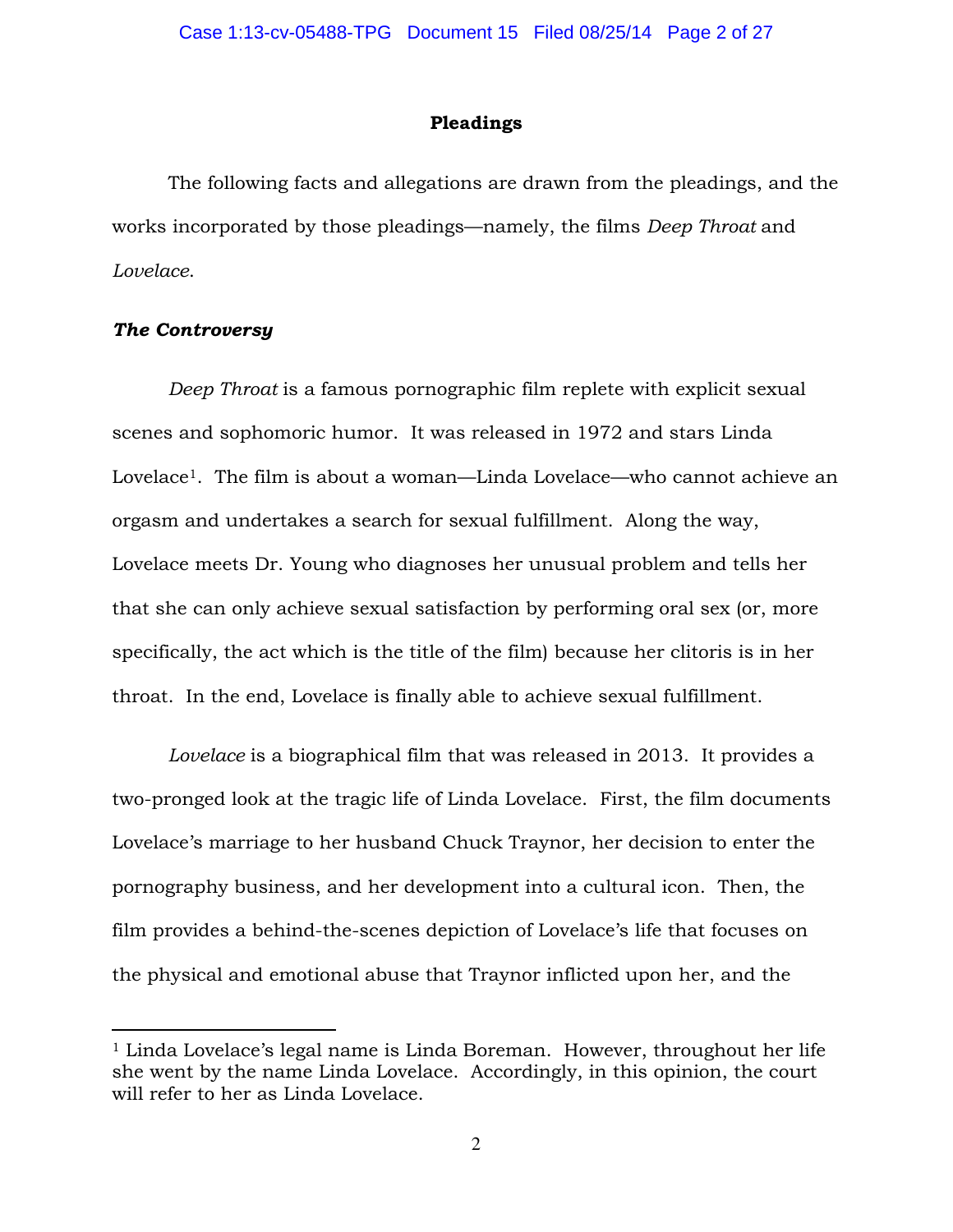#### Case 1:13-cv-05488-TPG Document 15 Filed 08/25/14 Page 3 of 27

manner in which he coerced her into participating in *Deep Throat* and its subsequent marketing. The film aims to demonstrate how it came to be that Lovelace—once the most famous star of the pornography business—became an outspoken critic of pornography later in her life. *Lovelace* does not contain any pornographic scenes or nudity.

### *Copyright Claim (Count One)*

 Plaintiff alleges that in their film *Lovelace*, defendants have copied the following three scenes from *Deep Throat*: (1) the opening scene in *Deep Throat*, where Lovelace is filmed driving down the road in her Cadillac, (2) the first pornographic scene in *Deep Throat*, where Lovelace walks in on a man performing oral sex on her housemate, and (3) the most famous scene in *Deep Throat*, where Dr. Young diagnoses Lovelace's condition and tells her that she can achieve sexual satisfaction by performing oral sex and suggests that she start with him. In its complaint, plaintiff alleges that in these three scenes, defendants "have reproduced dialogue word for word, positioned the actors identically or nearly identically, recreated camera angles and lighting, and reproduced costumes and settings." Compl. ¶ 57.

 The court has reviewed both *Deep Throat* and *Lovelace* and below, summarizes the three contested scenes as depicted in each film.

## **(1) Scene of Lovelace Driving**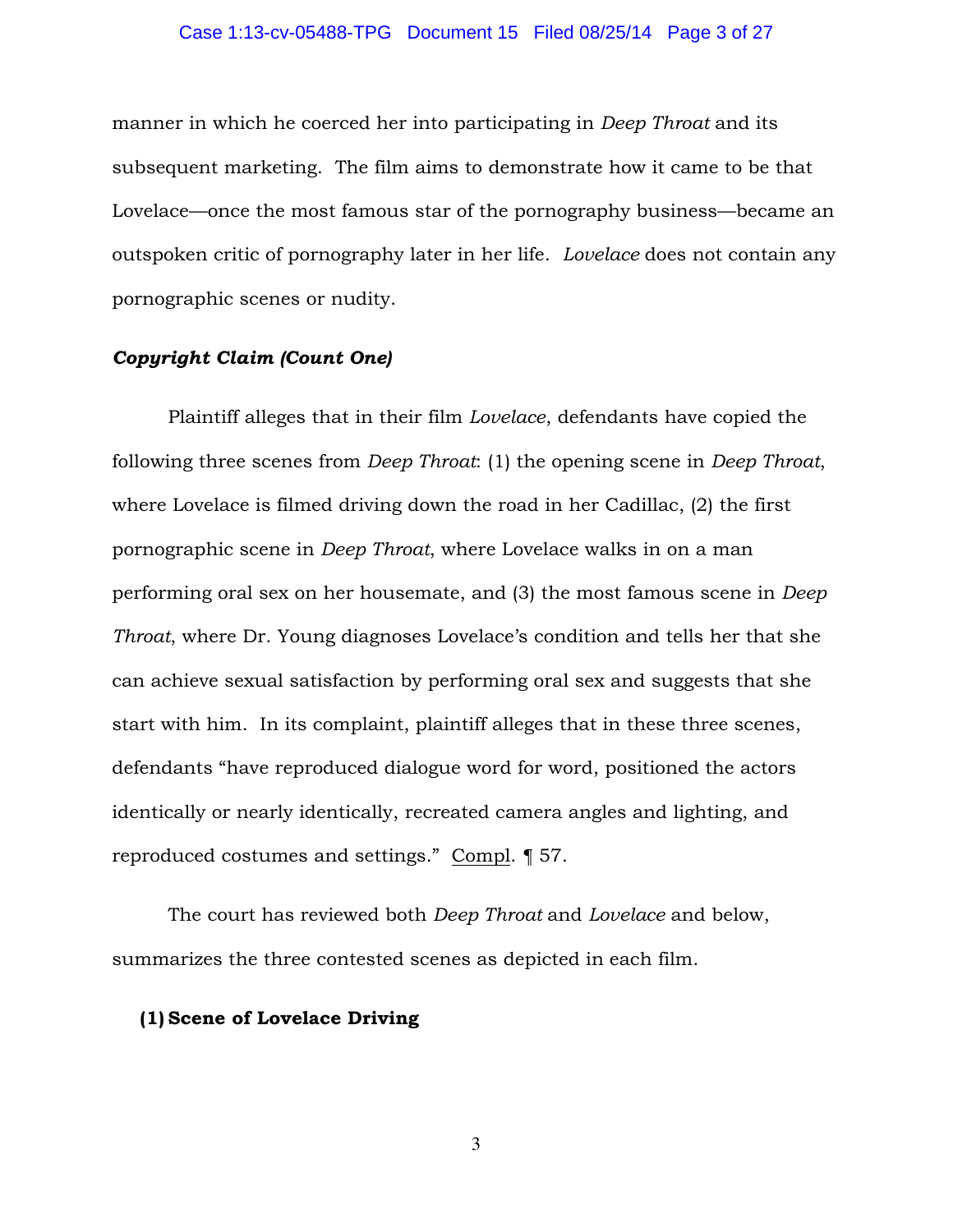#### Case 1:13-cv-05488-TPG Document 15 Filed 08/25/14 Page 4 of 27

**Deep Throat:** The film opens with Lovelace driving down the road in a blue Cadillac. While the opening credits are rolling, there are shots of Lovelace from inside and outside of her car. Lovelace is driving from a promenade along the water back to her home. During the scene, there is music playing—a version of "Ode to Joy" on the organ—and there is no dialogue. The scene ends when Lovelace arrives back at her home.

*Lovelace***:** The directors of *Lovelace* have provided a behind-the-scenes depiction of the filming of this scene. This scene occurs roughly thirty minutes into *Lovelace.* At this point in the film, Lovelace has agreed to take part in the filming of *Deep Throat* and the parties begin by filming this opening scene.

The scene starts with Lovelace driving a red Cadillac in a motel parking lot. The film-crew—the director, videographer, and sound director—is in the car with her. Lovelace begins to drive and then slams on the brakes. Lovelace is clearly nervous. The director tells her to "drive normally," to which Lovelace responds, "I don't know how I normally drive. I just drive, you know?" The director tells her, "Yeah. That's exactly right. Just drive and pretend we're not here. Okay?" Lovelace collects herself and then proceeds to drive without a problem. She drives along the road by the water. The director tells her that she is "doing beautiful, baby." The scene then ends.

### **(2) First Pornographic Scene**

**Deep Throat:** This is the second scene in the film. Upon arriving back home, Lovelace walks into the kitchen where she finds her housemate, Helen.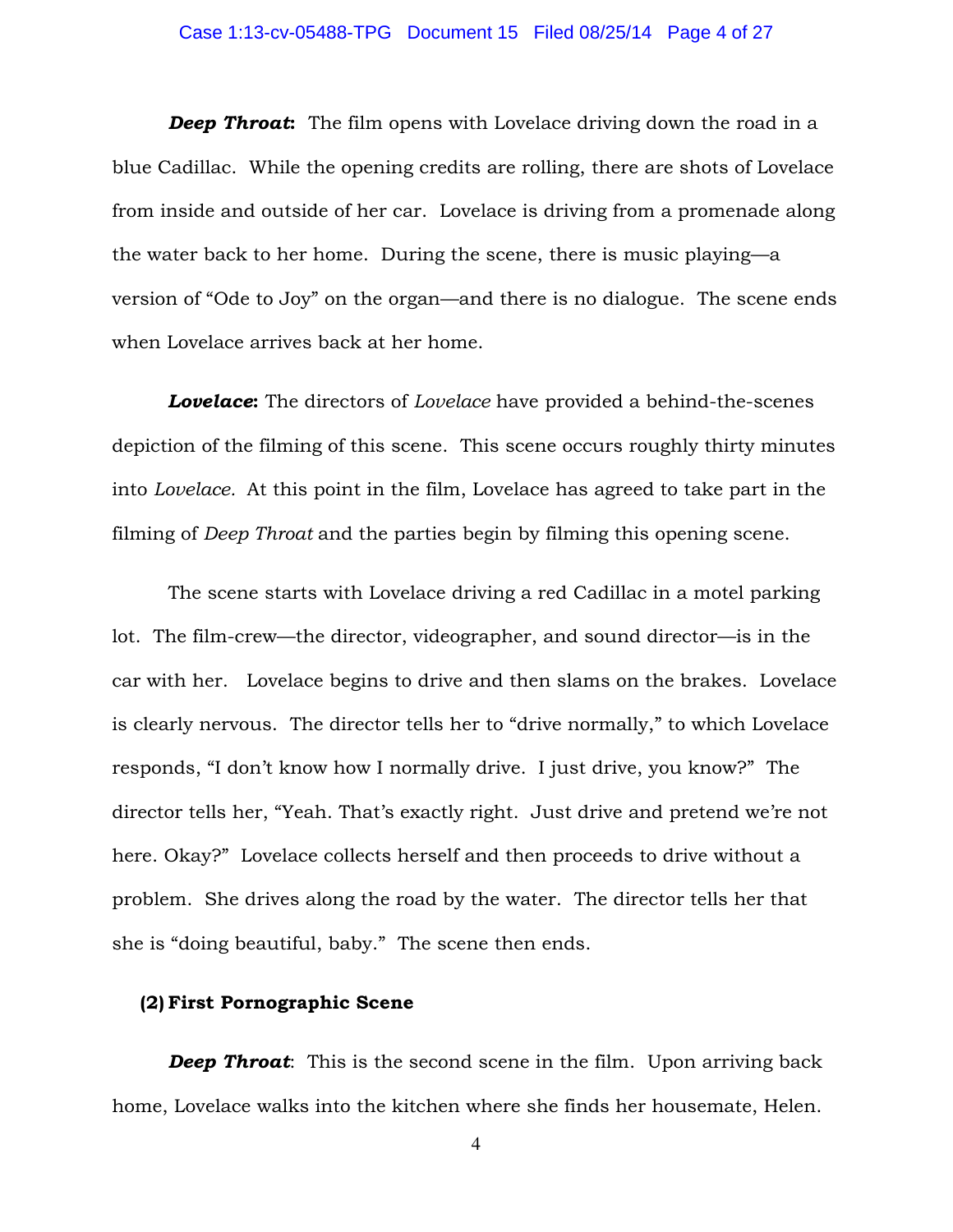#### Case 1:13-cv-05488-TPG Document 15 Filed 08/25/14 Page 5 of 27

There is a man performing oral sex on Helen in plain sight, as Helen sits on the kitchen table. Helen had recently been grocery shopping and there are groceries on the kitchen table. Lovelace, apparently unfazed, says to Helen, "that's a pretty sight. I hope that I'm not interrupting anything." Helen tells Lovelace that she's not interrupting and that the groceries also belong to her. Lovelace then begins to put away the groceries. Helen asks Lovelace for a cigarette and turns to the man, delivering the punchline of the scene, "mind if I smoke while you're eating?" Lovelace exits the kitchen and a pornographic scene ensues between Helen and the man in the kitchen.

*Lovelace*: This scene is recreated about halfway through *Lovelace*. Here, defendants have not provided a behind-the-scenes account of the scene. Rather, the scene is shown during a recreated red-carpet screening of *Deep Throat* to a star-studded audience. Lovelace is seated in a private area with Hugh Hefner, the owner of Playboy Magazine, watching the film and discussing her future. Defendants cut between shots of the recreated scene and Lovelace speaking with Hefner.

In the recreated scene, Lovelace once again engages in a conversation with her housemate Helen, while a man is performing oral sex on Helen. In this filming, Helen is seated on a bar and there are no groceries. Lovelace is complaining to Helen about her inability to achieve an orgasm. Lovelace says that "there's got to be more to sex than a lot of little tingles. There's got to be bells ringing, dams bursting, or bombs going off." Helen then delivers the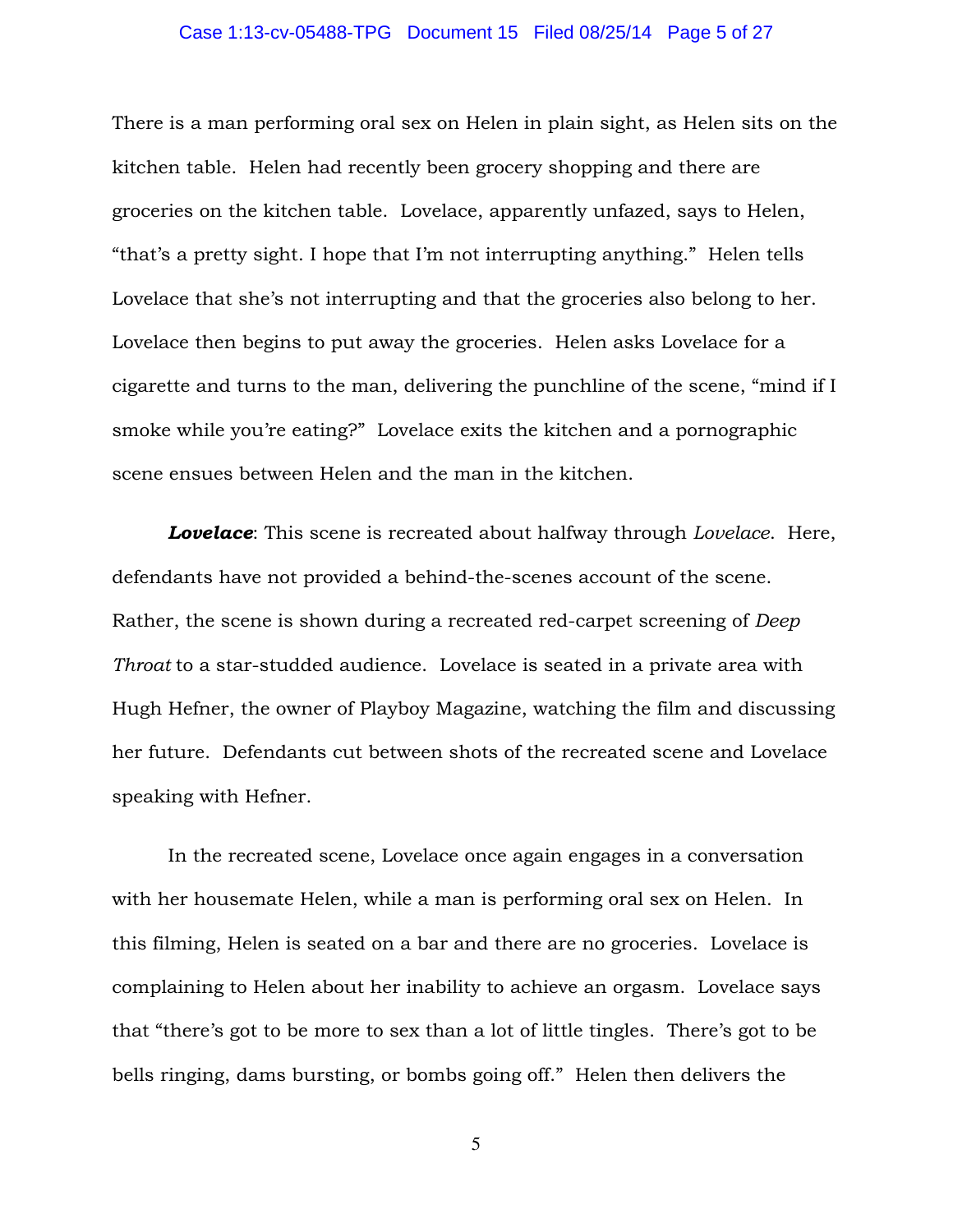#### Case 1:13-cv-05488-TPG Document 15 Filed 08/25/14 Page 6 of 27

punchline of the scene, "you want to get off or wreck a city." Upon hearing this line, the audience at the screening erupts in laughter and defendants then cut back to the conversation between Lovelace and Hefner. Hefner tells Lovelace that she could be a real movie star.

Later in the film, during the behind-the-scenes depiction of the Lovelace story that focuses on her suffering during the filming and marketing of *Deep Throat*, defendants return to this scene. Here, defendants include the detail that during the screening, Hefner asks Lovelace to perform oral sex on him. It appears as though he is offering her a quid pro quo—if she performs oral sex on him, he will help her with her career.

## **(3) Scene with Dr. Young**

**Deep Throat:** In this scene, Lovelace meets with Dr. Young to discuss her inability to achieve an orgasm. Dr. Young is an eccentric and quirky man and there is no evidence that he is an actual doctor apart from his title. His office is in his home and he is assisted by a young nurse, who also doubles as his sexual companion. During the beginning of the consultation, Dr. Young is blowing bubbles with a children's toy. Lovelace tells Dr. Young that there must be more to sex than "little tingles" and that she wants "to hear bells, bombs, and dams bursting." Dr. Young, after returning the bubble toy to the nurse, begins the consultation by examining Lovelace's vagina. He calls to the nurse for "sterilization" and the nurse returns with a dish of water into which he dips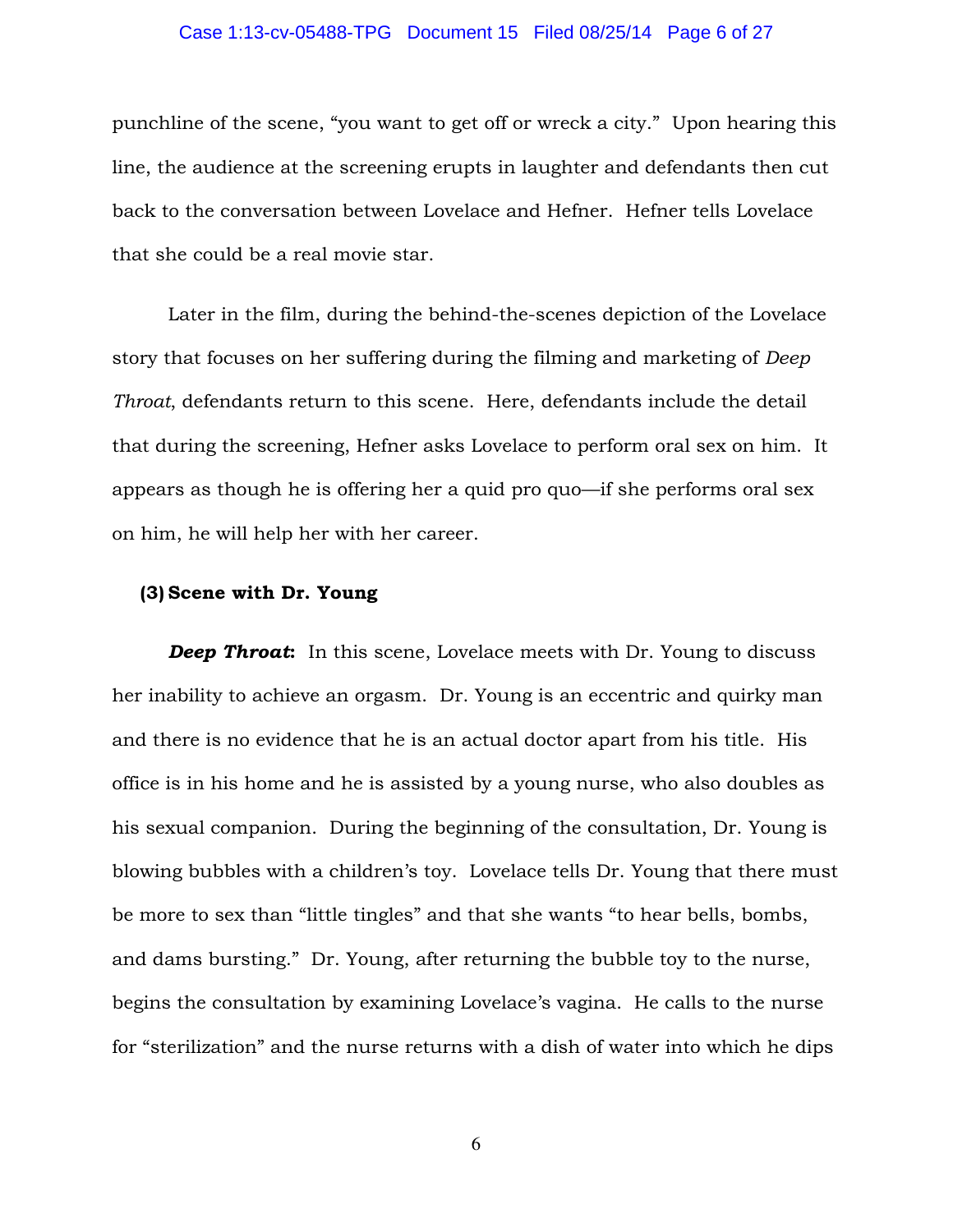#### Case 1:13-cv-05488-TPG Document 15 Filed 08/25/14 Page 7 of 27

his fingertips. Dr. Young begins to examine Lovelace's vagina with a telescope. He then uses his fingers and determines that Lovelace does not have a clitoris.

 Dr. Young then examines Lovelace's throat and finds that her clitoris is actually in her throat. Upon hearing this diagnosis, Lovelace begins to cry. Dr. Young consoles Lovelace and then encourages her to try engaging in the form of oral sex, for which the film has its name, on him. He says to her, invoking the famous catch-phrase from the Alka-Seltzer commercial of the time, "try it. You'll like it." A pornographic scene ensues and Lovelace is finally able to achieve an orgasm.

**Lovelace:** Once again, defendants have provided a behind-the-scenes account of the filming of this famous scene. Here, the scene is split into two parts—the first half of the scene, or the diagnosis by Dr. Young, is filmed on one day, and the second half of the scene, or the pornographic part of the scene, is filmed on the following day.

During the filming of the diagnosis, defendants set up the scene in such a way that Lovelace, Dr. Young, as well as all of the directors and producers of *Deep Throat* are included. The scene begins with a producer holding a "clapperboard" and the director shouting "action." Lovelace tells Dr. Young, who is blowing bubbles during the consultation, that she enjoys having sex, but that there has to be more to sex than just "little tingles." Lovelace then tells Dr. Young that she wants to hear "bells ringing, dams bursting, bombs going off." Dr. Young decides to examine Lovelace's throat—he does not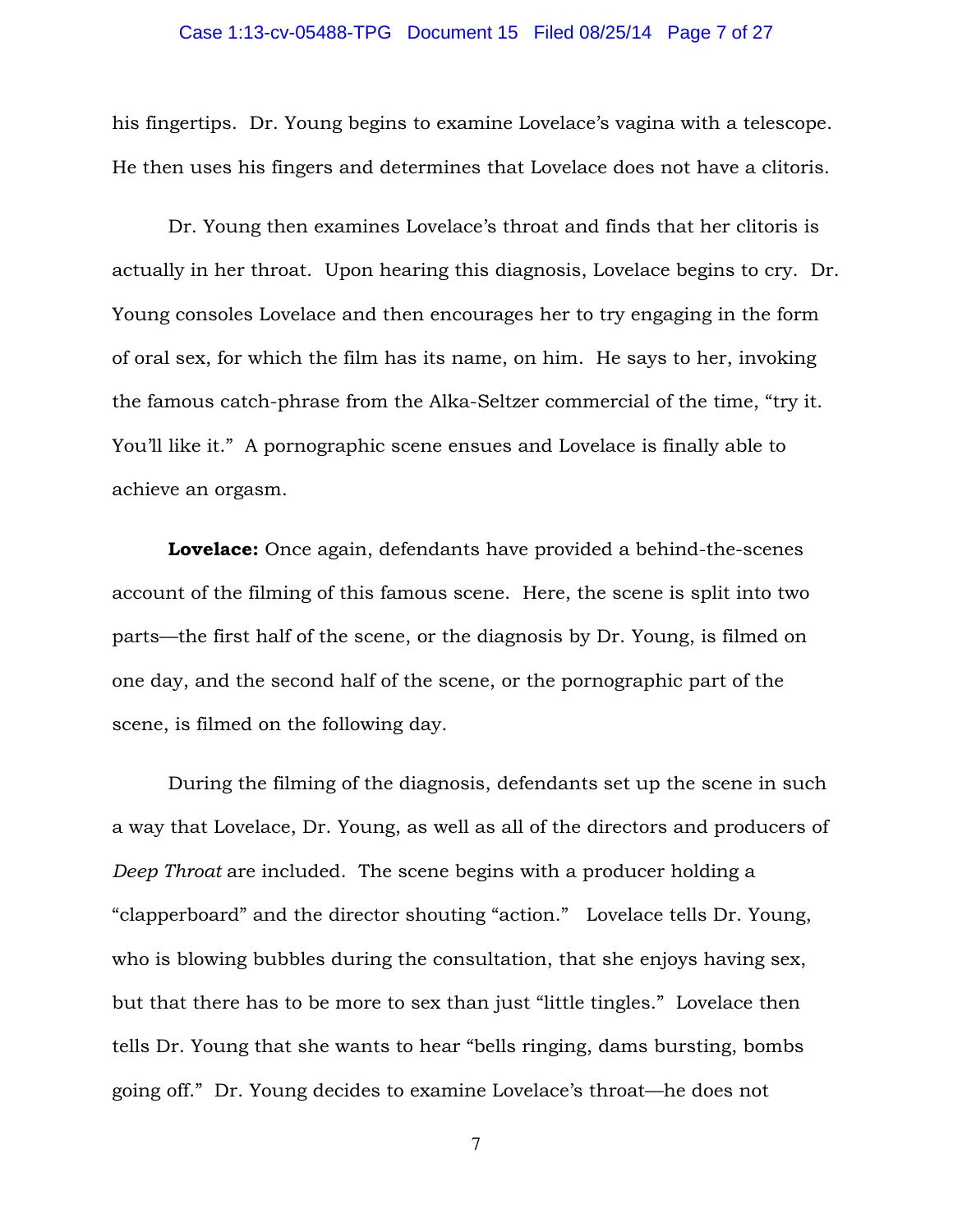#### Case 1:13-cv-05488-TPG Document 15 Filed 08/25/14 Page 8 of 27

conduct a full physical examination—and determines that her clitoris is in her throat. Upon hearing this diagnosis, Lovelace begins to cry. Dr. Young then consoles her. The director yells "cut" and the filming ends for the day.

The director and the producers are very pleased with the filming, however, they then point to an aggravated Traynor (Lovelace's husband) sitting next to Lovelace. Traynor is talking to Lovelace, but defendants do not include the details of the conversation. It is clear that he is intimidating her. The directors and producers immediately recognize that having Traynor present for the next day's pornographic scene would be very problematic. Later that day, the producers tell Traynor that they need him to go to Miami tomorrow to pick up more film. This request is simply an excuse to ensure that Traynor is not present during Lovelace's most important pornographic scenes. Traynor reluctantly agrees to travel to Miami.

During the signature pornographic scene, once again, both characters as well as all of the directors and producers are filmed. There is no nudity in the scene. The scene begins by Dr. Young telling Loveleace, "try it. You'll like it." Lovelace then starts to engage in oral sex. All of the producers and directors are watching and one of the producers jokes to the others, "we're all gonna win Oscars." Dr. Young, in this filming, ejaculates prematurely. The producers are caught by surprise and begin to make fun of him. It is clear that this is just the first take of the filming of this scene. Lovelace turns to the producers and sheepishly asks, "I'm really sorry, did I do something wrong?" The producers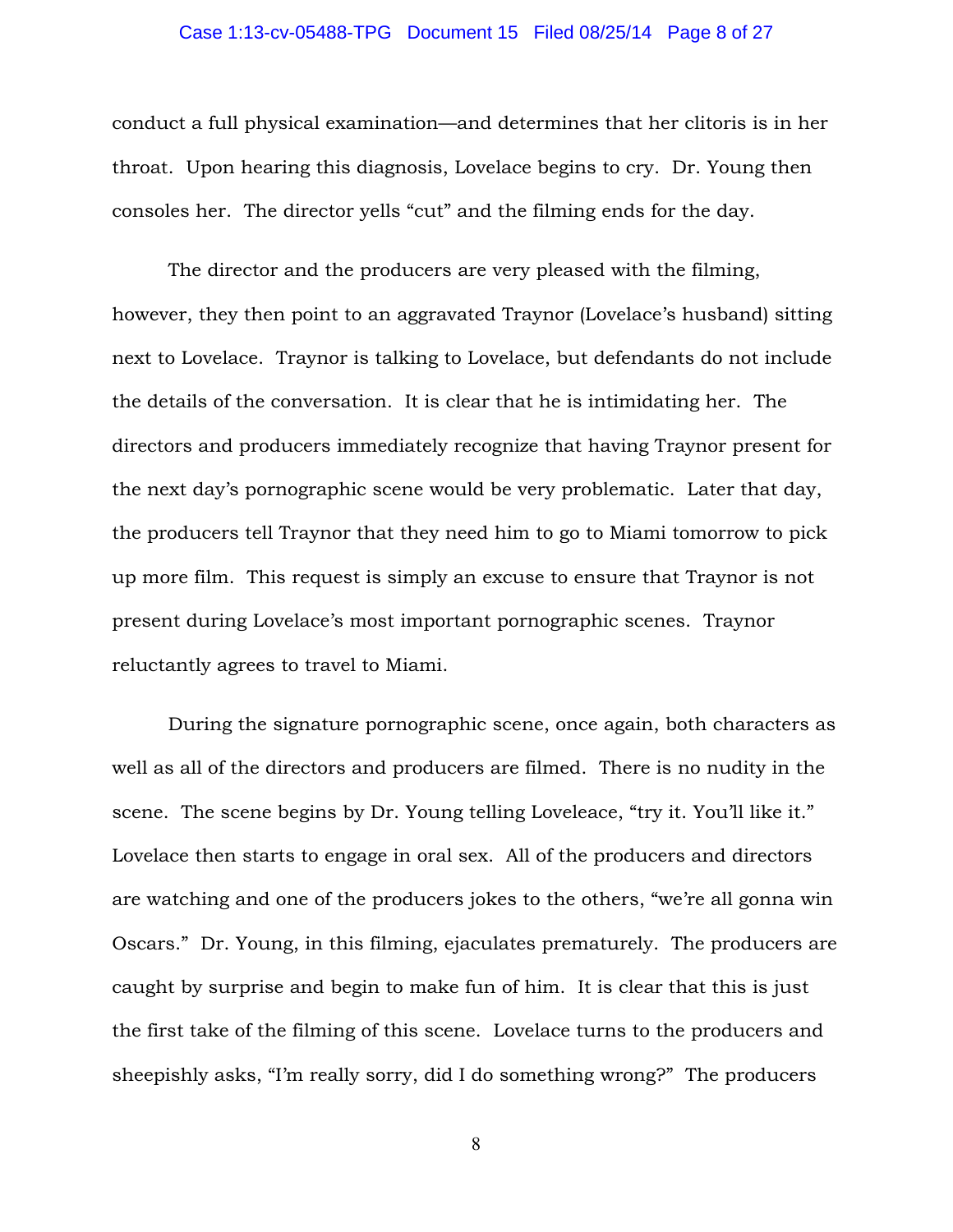and director reply, "no…no…no." The scene then ends and cuts to the cast and crew celebrating the completion of the filming.

## *Trademark Claims (Counts Two, Three, and Four)*

Plaintiff has also brought the following three trademark claims against defendants: (1) trademark infringement under 15 U.S.C. § 1114, (2) false designation of origin under 15 U.S.C. § 1125(a), and (3) trademark dilution under 15 U.S.C. § 1125(c). "Linda Lovelace" and "Deep Throat" are registered trademarks belonging to plaintiff. In its complaint, plaintiff alleges that defendants have violated 15 U.S.C. §§ 1114, 1125(a), 1125(c) through naming the film "Lovelace" and through referring to "Deep Throat" in *Lovelace* and in the marketing for *Lovelace*.

## **Procedural History**

 Plaintiff filed suit on August 6, 2013. On August 7, 2013, plaintiff moved this court for a temporary restraining order to enjoin the distribution of *Lovelace*, which was to be released on August 9, 2013. The court denied plaintiff's application for a temporary restraining order.

## **Discussion**

 A motion for judgment on the pleadings pursuant to Federal Rule of Civil Procedure 12(c) is analyzed under the same standard applicable to a motion to dismiss for failure to state a claim pursuant to Federal Rule of Civil Procedure 12(b)(6). See Sheppard v. Beerman, 18 F.3d 147,150 (2d Cir. 1994).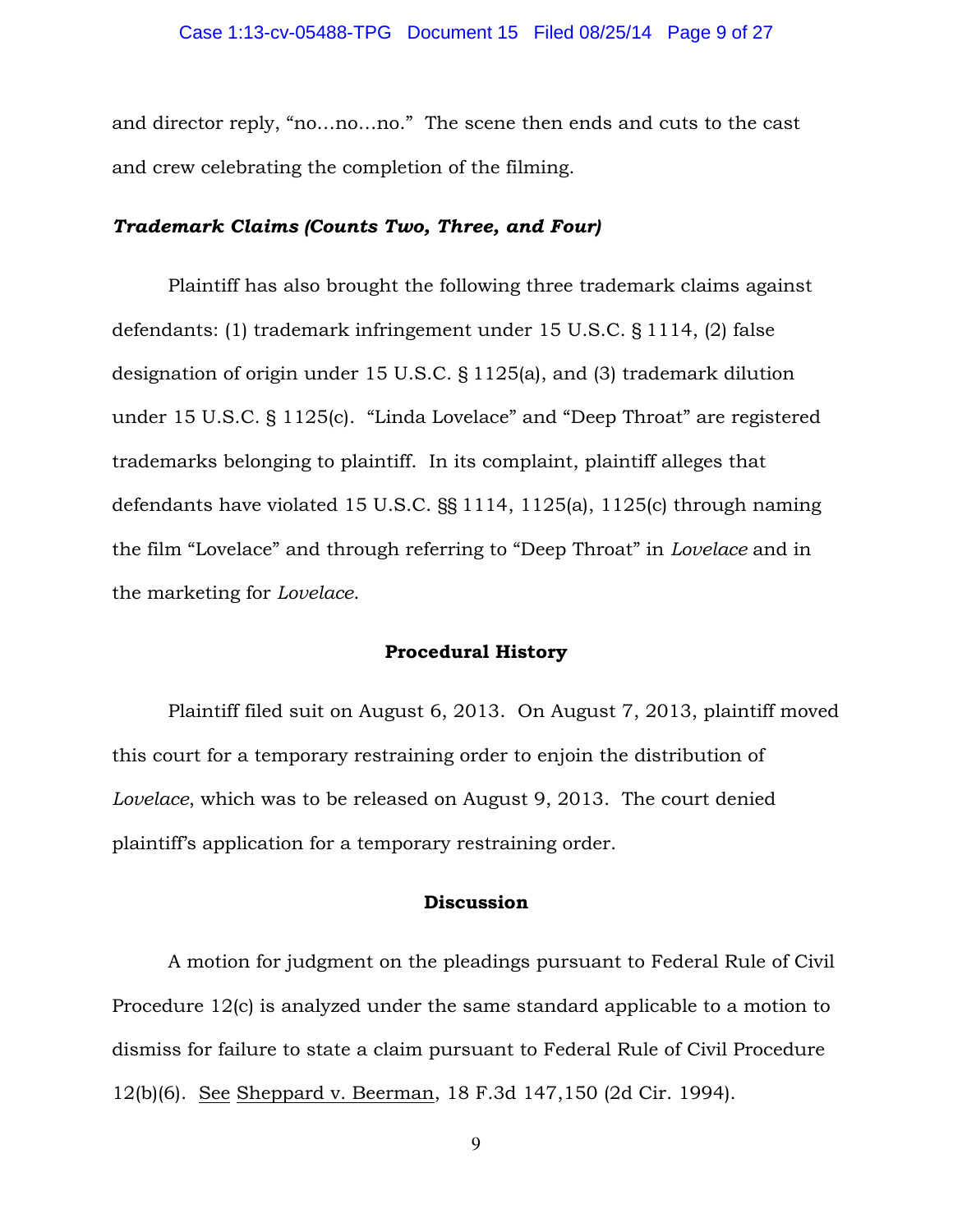Accordingly, judgment on the pleadings is only appropriate if, drawing all reasonable inferences in favor of the non-moving party, it is apparent from the pleadings that no set of facts can be proven that would entitle the plaintiff to relief. See Id.

#### **Copyright Claim**

 The court first considers defendants claim that they did not infringe upon plaintiff's copyright protected material in violation of 17 U.S.C. § 107, because defendants' recreation of the three scenes in *Deep Throat* constitutes fair use. The court finds that defendants have engaged in the fair use of the copyright protected material.

The fair use doctrine "permits and requires courts to avoid rigid application of the copyright statute when, on occasion, it would stifle the very creativity that the law is designed to foster." Campbell v. Acuff-Rose Music, Inc., 510 U.S. 569, 577 (1994). The Copyright Act provides that the use or limited reproduction of a copyrighted work "for purposes such as criticism, comment, news reporting, teaching… scholarship, or research, is not an infringement of copyright." 17 U.S.C. § 107. In determining whether the use made of a work in any particular case is fair use, courts consider the following four factors enumerated in the Copyright Act:

(1) the purpose and character of the use, including whether such use is of a commercial nature or is for nonprofit educational purposes;

(2) the nature of the copyrighted work;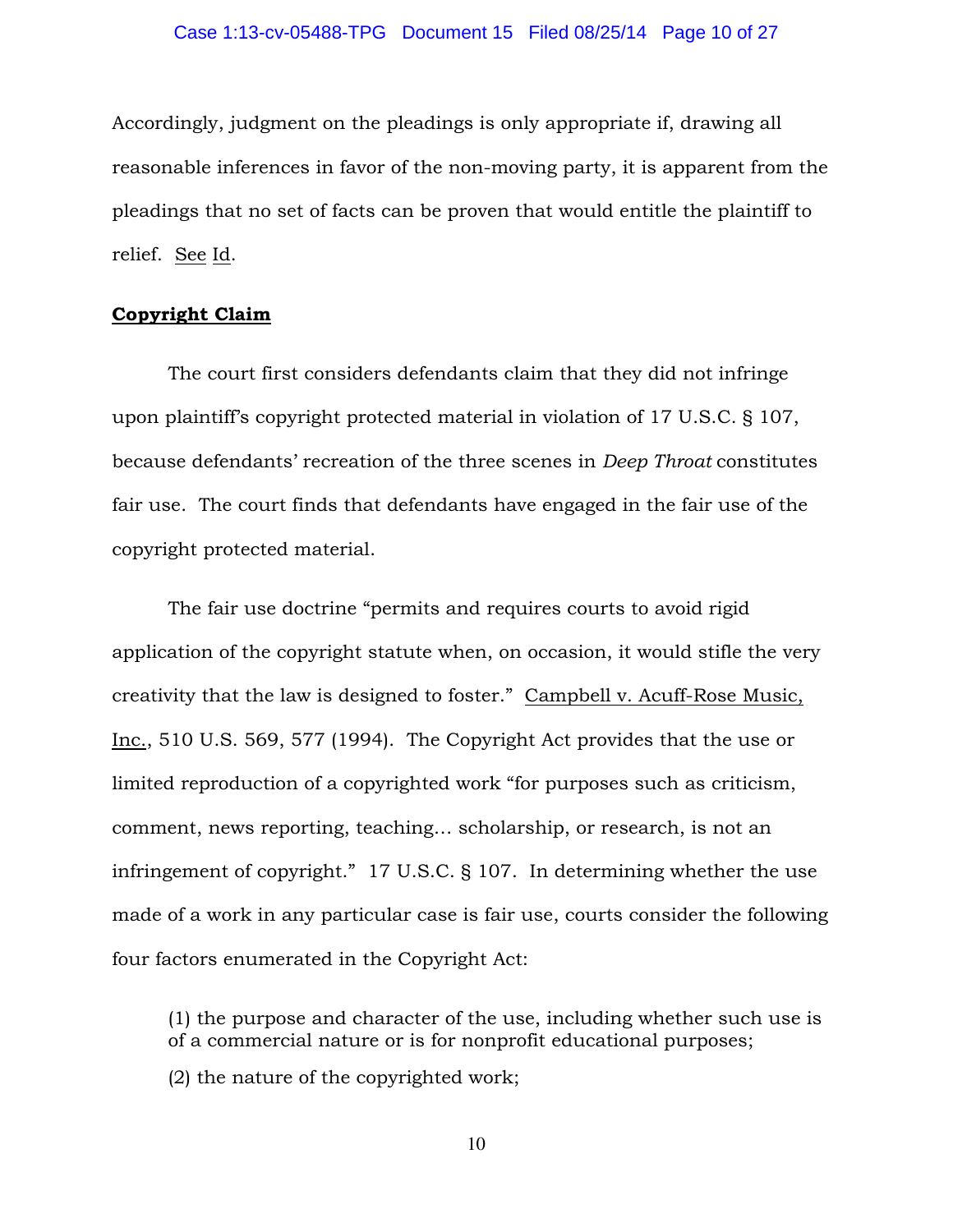(3) the amount and substantiality of the proportion used in relation to the copyrighted work as a whole; and

(4) the effect of the use upon the potential market for or value of the copyrighted work.

17 U.S.C. § 107(1)-(4).

The Second Circuit has found that these statutory factors are not requirements and that the party requesting a judgment of fair use need not demonstrate that every factor weighs in its favor. Cariou v. Prince, 714 F.3d 694, 705 (2d Cir. 2013). Instead, the fair use determination is an open-ended and context sensitive inquiry. Id. "The ultimate test of fair use is whether the copyright law's goal of promoting the Progress of Science and useful Arts would be better served by allowing the use than by preventing it." Id. If the use of the copyright material is fair, then the defendant need not seek or receive permission from the plaintiff to use the material. FireSabre Consulting LLC v. Sheehy, No. 11-cv-4719 (CS), 2013 WL 5420977, at \*7 (S.D.N.Y. Sept. 2013).

The determination of fair use is a mixed question of law and fact. Harper & Row Publishers v. Nation Enterprises, 471 U.S. 539, 560 (1985). Plaintiff argues that this court should not make a fair use determination at this stage in the litigation, because there are factual questions that must be addressed through discovery. The court disagrees. The court is not aware of any authority in this Circuit that prevents it from undertaking a fair use inquiry in a motion for judgment on the pleadings. The Second Circuit has explained that the "fact-driven nature of the fair use determination suggests that a district court should be cautious in granting [dismissal in advance of trial] in this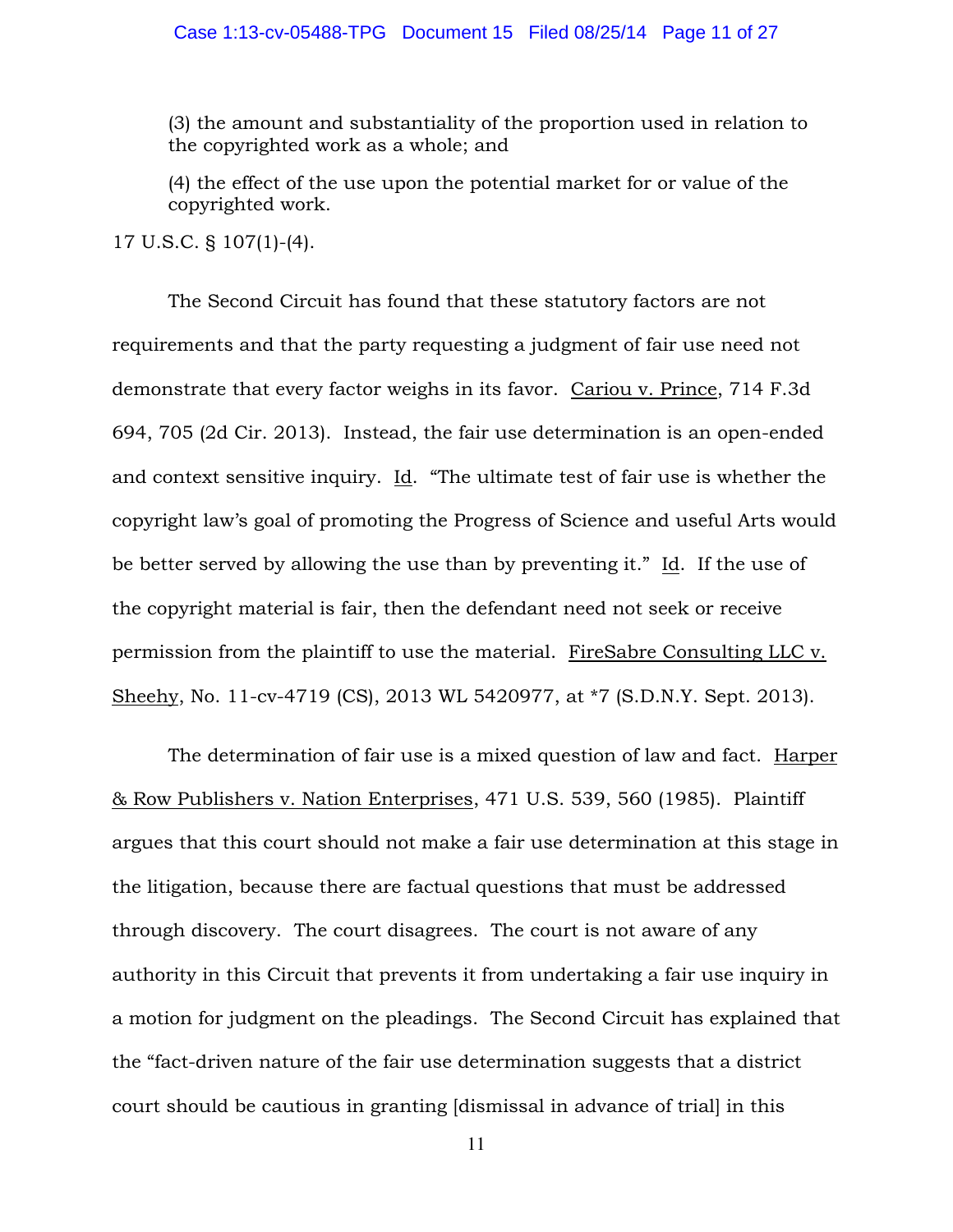area." See Wright v. Warner Books, Inc., 953 F.2d 731, 735 (2d Cir. 1991). The court appreciates that would there be factual questions in the case, then a fair use determination would be inappropriate. However, there is a complete factual record before the court and discovery would not provide any additional relevant information in this inquiry. All that is necessary for the court to make a determination as to fair use are the two films at issue—*Deep Throat* and *Lovelace*. Accordingly, below, the court undertakes a fair use analysis.

## *Purpose and Character of the Use*

The first statutory factor—the purpose and character of the use—is the heart of the fair use inquiry. See On Davis v. The Gap, Inc., 246 F.3d 152, 174 (2d Cir. 2001). "There is a strong presumption in the Second Circuit that this factor favors the defendant if the allegedly infringing work fits within the Section 107 preamble uses: criticism, comment, or research." Bill Graham Archives, LLC. v. Dorling Kindersley Ltd., 386 F.Supp.2d 324, 328 (S.D.N.Y. 2005). The court in Bill Graham went on to explain that "[b]iographies in general and critical biographies in particular, fit comfortably within these statutory categories of uses illustrative of uses that can be fair." Id. (quoting New Era Publishing v. Carol Publishing Group, 904 F.2d 152, 156 (2d Cir. 1990)). Here, there is no doubt that *Lovelace*, which is a critical biographical work, is entitled to a presumption of fair use.

The more important question under the first factor and in the fair use analysis more generally, is whether the allegedly infringing work is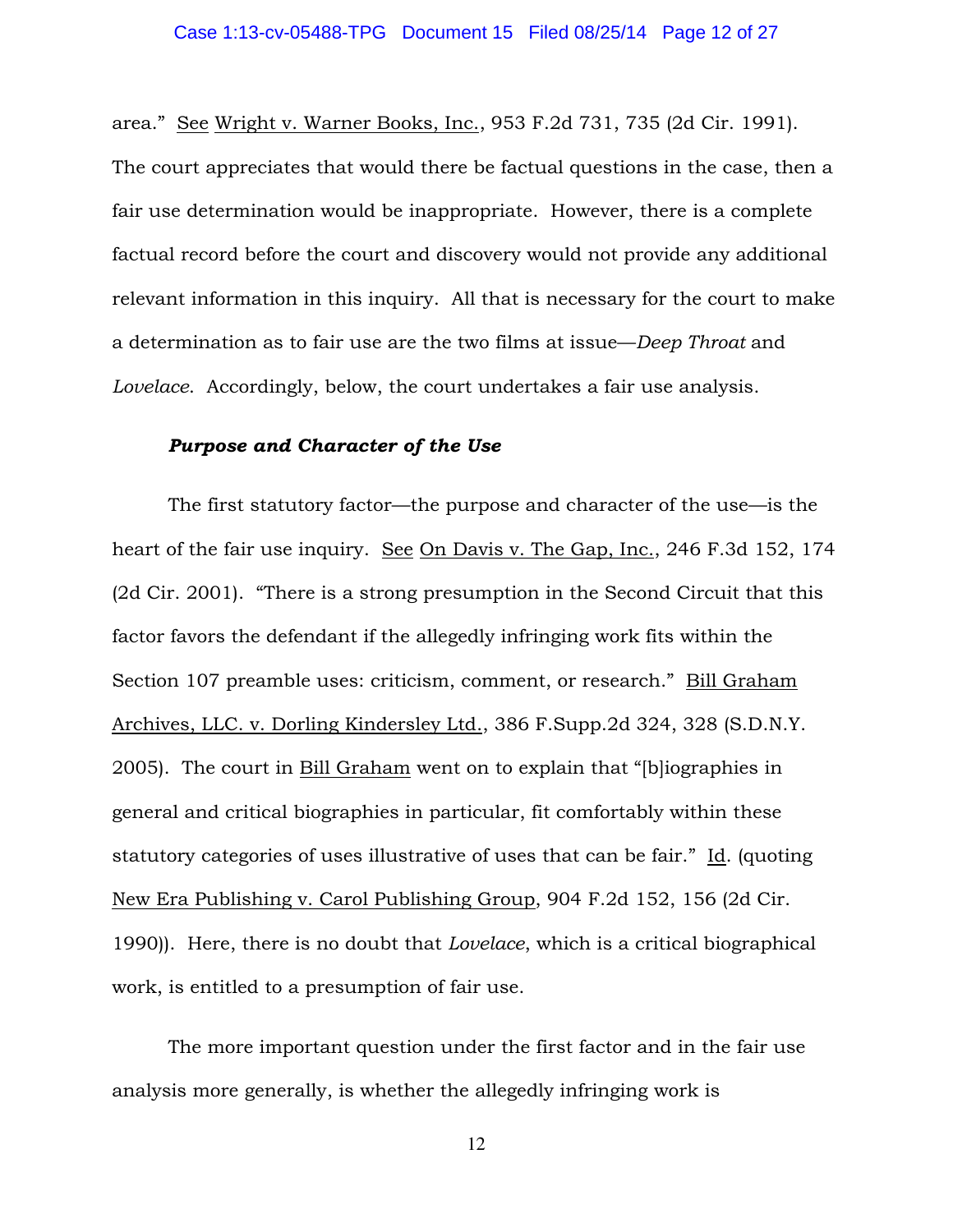#### Case 1:13-cv-05488-TPG Document 15 Filed 08/25/14 Page 13 of 27

transformative—whether it "adds something new, with a further purpose or different character, altering the first with new expression, meaning, or message." Cariou, 714, F.2d at 705 (quoting Campbell, 510 U.S. at 579). Ultimately, transformative works "lie at the heart of the fair use doctrine's guarantee of breathing space within the confines of copyright, and the more transformative the new work, the less will be the significance of other factors, like commercialism, that may weigh against a finding of fair use." Campbell, 510 U.S. at 579.

Here, the court finds that defendants' use, or recreation, of the three scenes from *Deep Throat* constitutes transformative use, adding a new, critical perspective on the life of Linda Lovelace and the production of *Deep Throat*. *Deep Throat* is a pornographic film containing seventeen scenes of explicit sexual content. Conversely, *Lovelace* is a critical biographical film that documents the tragic story of Linda Lovelace and provides a behind-the-scenes perspective on the filming of *Deep Throat*. It does not contain any nudity. Defendants have recreated the three challenged scenes in order to focus on a defining part of Lovelace's life, her starring role in *Deep Throat*.

In two of the three challenged scenes—the driving scene as well as the scene of Lovelace and Dr. Young—, defendants have provided a behind-thescenes perspective in order to demonstrate Lovelace's apprehension and unfamiliarity during the filming of *Deep Throat*. These two recreated scenes are markedly different from the originals—they include actors playing the parts of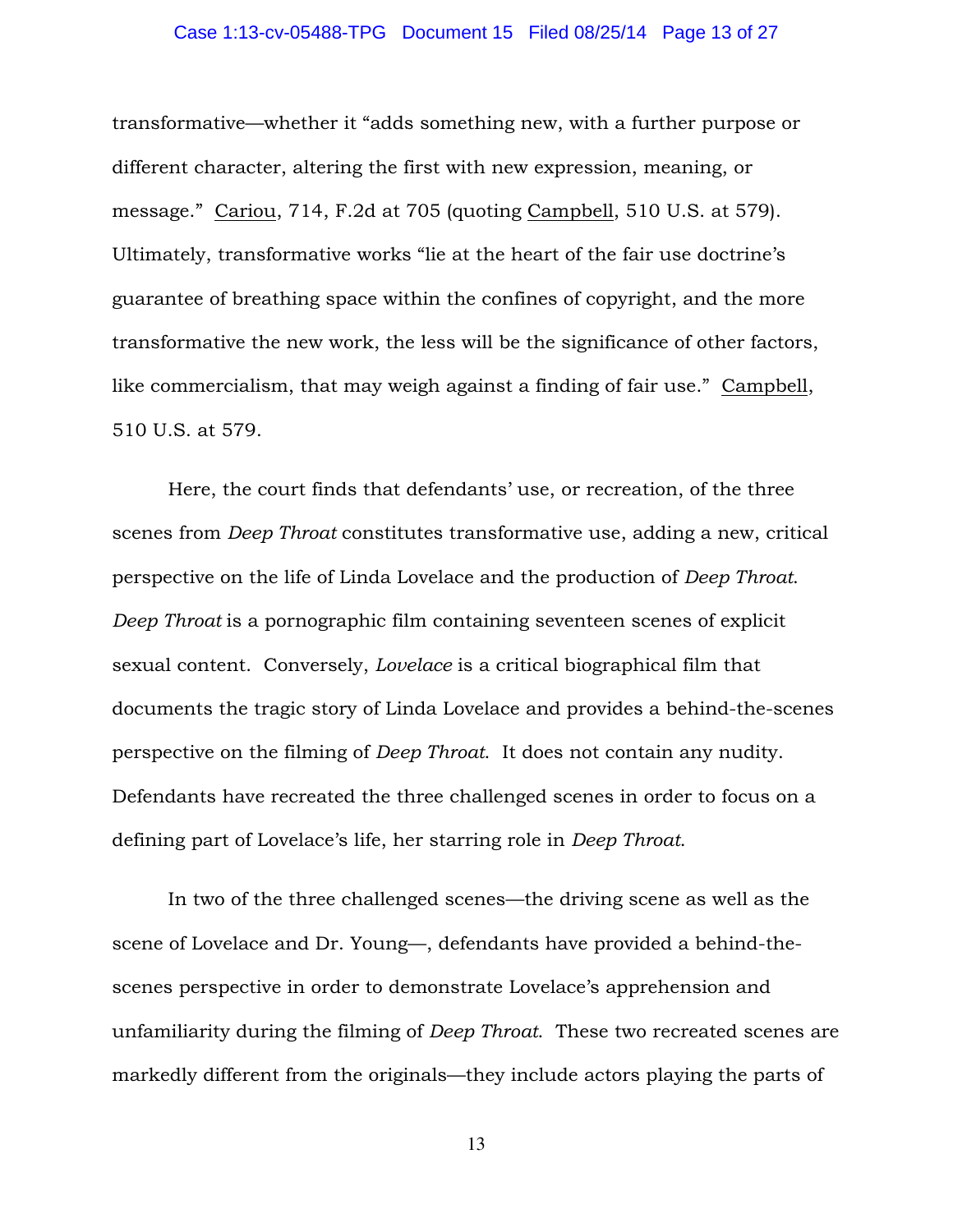#### Case 1:13-cv-05488-TPG Document 15 Filed 08/25/14 Page 14 of 27

the director, producers, sound directors, and videographers as well as entirely new dialogue surrounding the filming of the shots. But, most importantly, in these recreated scenes, the producers of *Lovelace* have endeavored to portray Lovelace as an unsuspecting amateur, anxious about her role in the film, and ultimately, susceptible to the influence of her domineering and manipulative husband, Chuck Traynor.

The driving scene in *Lovelace* is entirely different than the driving scene in *Deep Throat*. In *Deep Throat*, the driving scene does not meaningfully advance the plot of the film; rather, it is a vehicle for displaying the opening credits. There is no dialogue in the scene. Conversely, in *Lovelace*, the driving scene is an important scene. It takes places roughly thirty minutes into the film. At this point, Lovelace has agreed to take part in the filming of *Deep Throat* and this is the first scene. There is ample dialogue in the scene that captures Lovelace's anxiety about the filming. She is clearly nervous and more specifically, she is uneasy about driving while being filmed. Ultimately, after a few false starts, the director is able to reassure her and the filming begins. But, the defendants have established an important theme—Lovelace is undoubtedly a novice who is unsure about her role in the film, and in need of encouragement and support in order to go forward with the filming.

Similarly, defendants have also transformed the infamous pornographic scene between Dr. Young and Lovelace into a behind-the-scenes account of its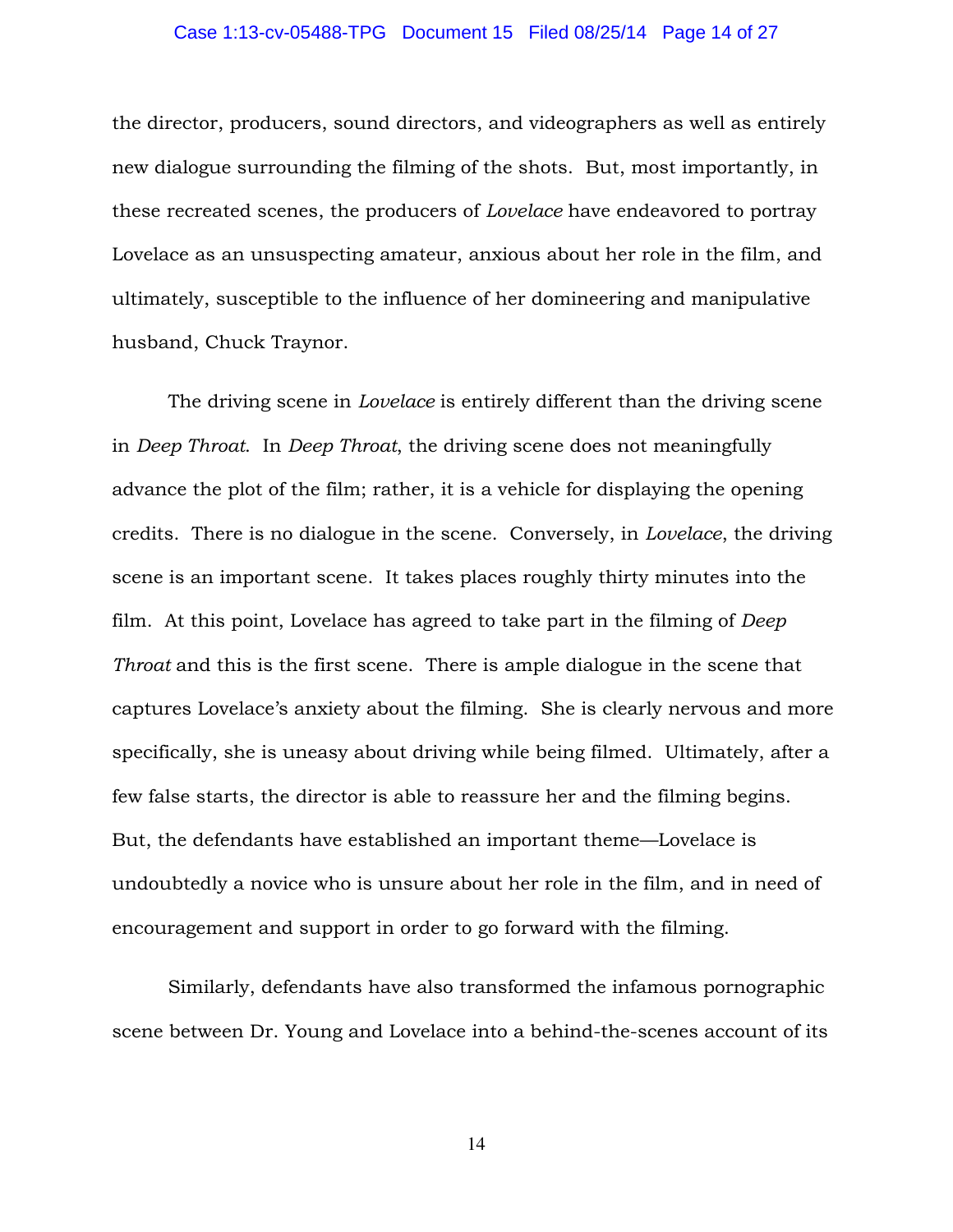#### Case 1:13-cv-05488-TPG Document 15 Filed 08/25/14 Page 15 of 27

young, inexperienced, and susceptible star.<sup>2</sup> In *Deep Throat*, this is the most famous scene in the movie. It progresses from a faux-medical consultation to a sexual encounter between Dr. Young and his patient, Lovelace. However, in *Lovelace*, defendants have recreated this scene to focus on Lovelace's inexperience and her relationship with Traynor rather than on the sexual encounter between Lovelace and Dr. Young. Defendants have removed the sexually explicit part of Dr. Young's physical examination as well as the famous pornographic scene.

Instead, in *Lovelace*, defendants have split this classic scene into two parts—a behind-the-scenes depiction of the physical examination and then, the subsequent sexual scene. Lovelace's relative inexperience is evident throughout the filming. For instance, after Dr. Young ejaculates prematurely, she turns to the directors and in a moment of unintended comedy says, "I'm really sorry. Did I do something wrong?" Of course, she has not done anything wrong.

But, perhaps most importantly, through dividing the scene in two, defendants are able to highlight the fraught relationship between Lovelace and

 $\overline{a}$ 

<sup>2</sup> Admittedly, defendants have copied parts of the dialogue from *Deep Throat*. For example, defendants have copied the following lines of dialogue: (1) Lovelace telling Dr. Young that she wants to "hear bells ringing, dams bursting, bombs going off," and (2) after recommending that Lovelace engage in a certain type of oral sex, Dr. Young provides the following encouragement, "try it. You'll like it." However, as the court in Bill Graham Archives explained "it is both reasonable and customary for biographers to refer to and utilize earlier works dealing with the subject of the work and occasionally to quote directly from such works." 386 F.Supp.2d at 328 (emphasis added).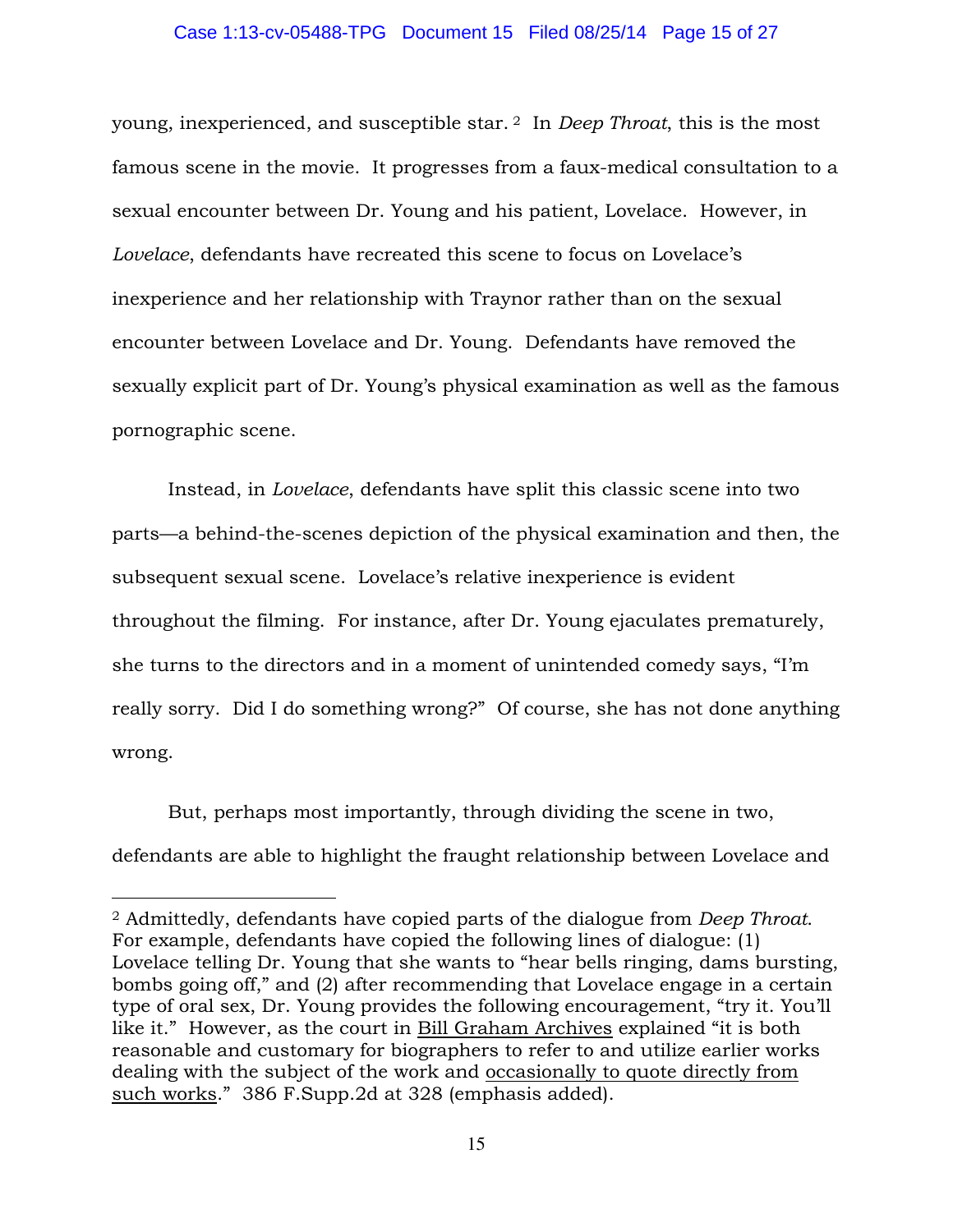#### Case 1:13-cv-05488-TPG Document 15 Filed 08/25/14 Page 16 of 27

Traynor. After the parties have finished filming the consultation scene and with the ultimate climatic scene scheduled for the next day, defendants include a shot of Traynor sitting next to Lovelace. Defendants do not include any dialogue between the parties but it is clear that Traynor is lording over Lovelace and intimidating her. The producers and director immediately recognize that this is a problem. They decide that Traynor needs to be sent away for the climactic scene between Lovelace and Dr. Young. Thus, through splitting the scene in two, defendants are able to continue establishing what will turn out to be the most important plotline in the film—Traynor's control, abuse, and manipulation of Lovelace.

In the third recreated scene—the first pornographic shot in *Deep Throat*—defendants have, once again, filmed a recreated scene in an entirely different context. Defendants have not provided a behind-the-scenes account of the filming of this scene; instead, they have chosen to display the recreated scene during a star-studded premiere of *Deep Throat*. The recreated scene appears on the movie screen before the audience. The recreated scene contains material differences from the original—both the dialogue and the set are completely different.

But more importantly, the recreated scene in *Lovelace* serves an entirely different purpose from the original pornographic scene in *Deep Throat*. Defendants have removed all the nudity from the scene and instead, recreated the scene in order to juxtapose the public's overwhelmingly positive response to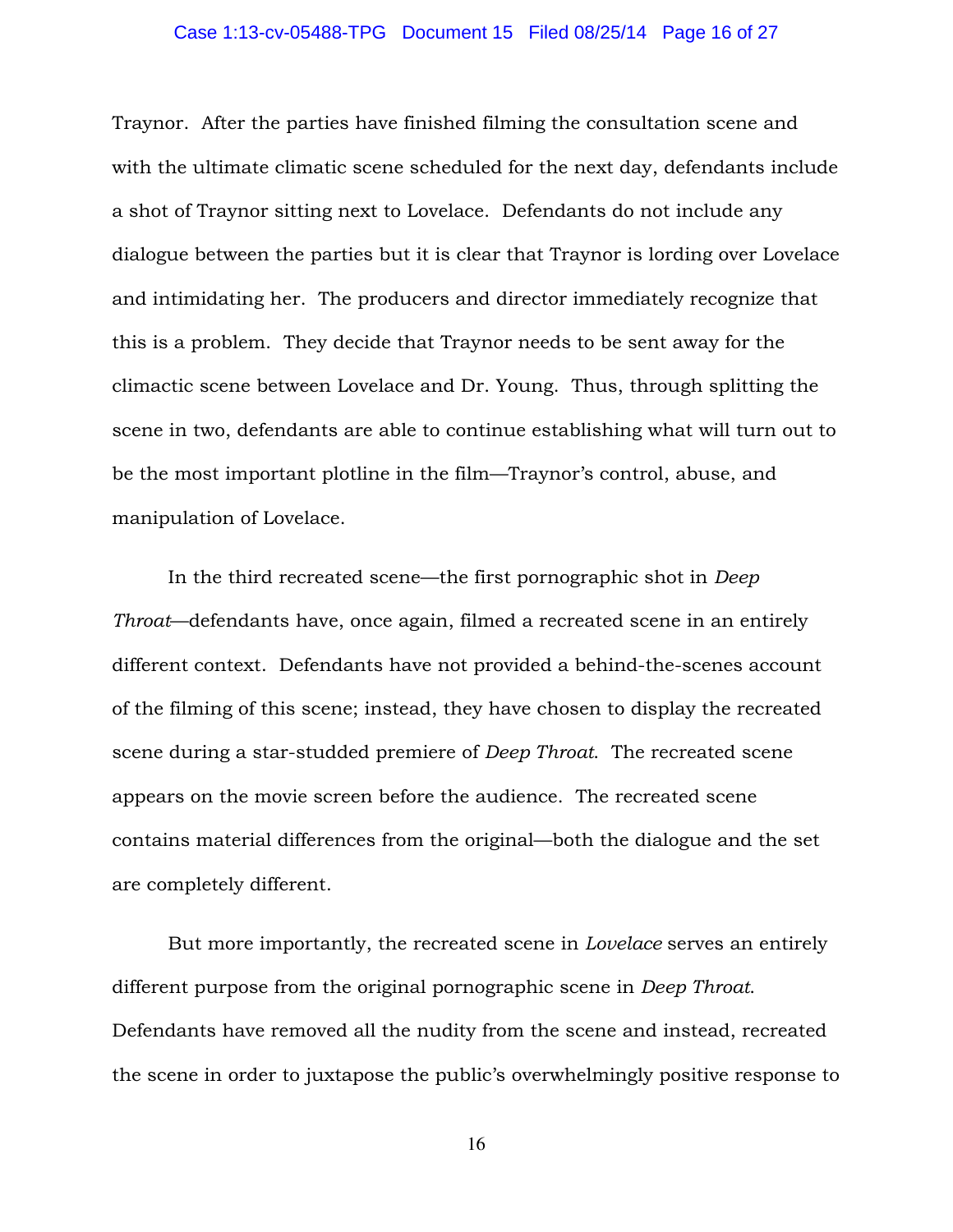#### Case 1:13-cv-05488-TPG Document 15 Filed 08/25/14 Page 17 of 27

the film with Lovelace's simultaneous suffering. In order to achieve this goal, defendants depict the screening in two separate parts of the film—first, during the story of the filming and marketing of *Lovelace*, which captures the public's positive response to the film, and then, during the behind-the-scenes account, which captures Lovelace's suffering.

During the first depiction of this scene, Lovelace is taken to her seat by Hugh Hefner and along the way, meets celebrities such as Sammy Davis Junior. Lovelace is seated alone in the balcony with Hugh Hefner and together, they watch the film and discuss Lovelace's future. During the screening, the audience roars with laughter after Helen—Lovelace's friend—responds to Lovelace telling her that that when she has sex, she wants to hear "bells ringing, dams bursting, and bombs going off," by delivering the punchline of the scene, "do you want to get off or wreck a city?" Defendants cut between shots of the recreated scene, the audience laughing, and Lovelace speaking with Hefner.

Then, during the second telling of the Lovelace story, defendants return to this scene and include the detail that while sitting together alone in the balcony, Hefner attempts to coerce Lovelace into performing oral sex on him. It appears that he is offering Lovelace a quid pro quo—that he will help her career if she will engage with him sexually. Ultimately, it is this juxtaposition of the public's overwhelmingly positive reception to the film *Deep Throat* with Lovelace's concomitant, silent suffering during the filming and subsequent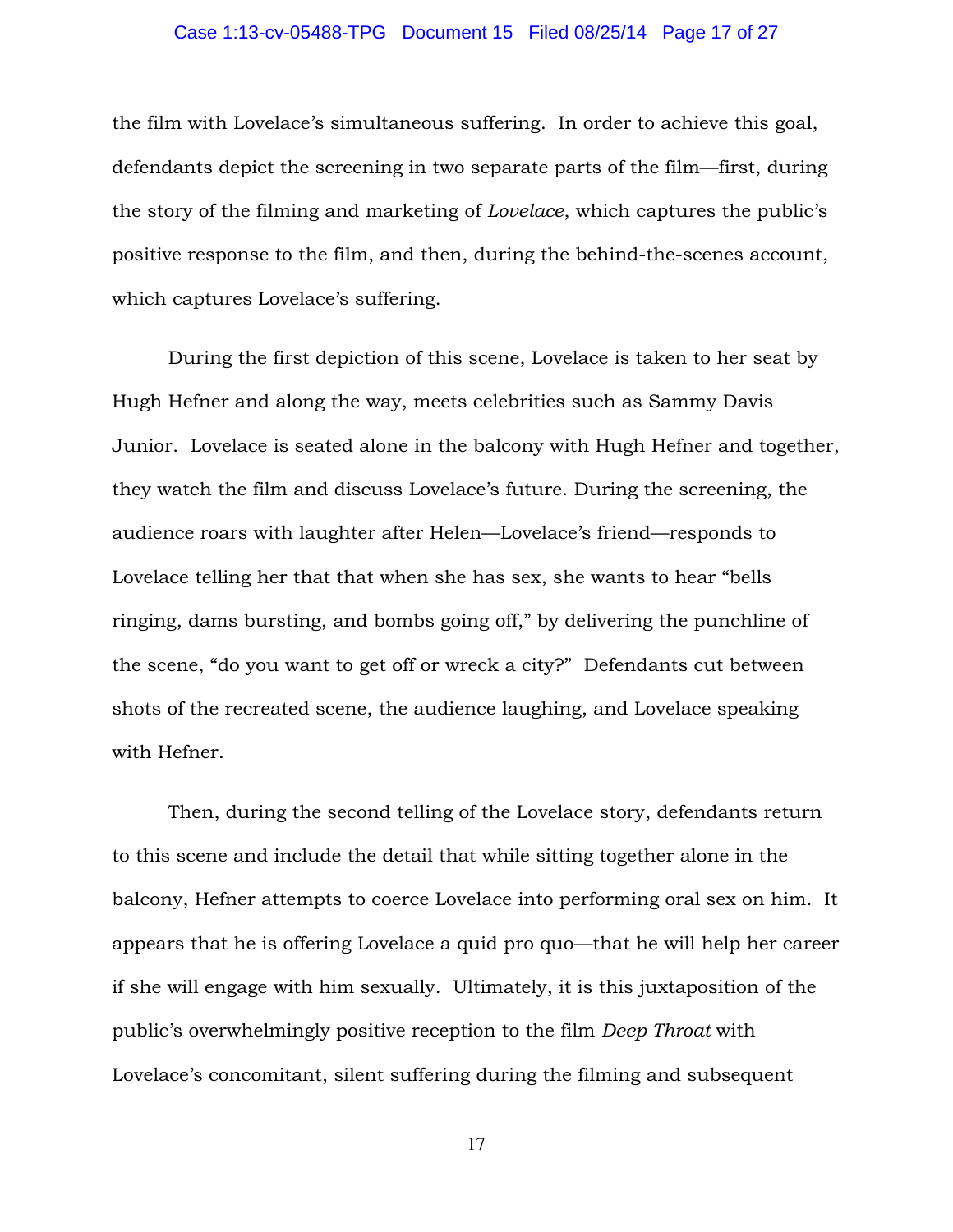#### Case 1:13-cv-05488-TPG Document 15 Filed 08/25/14 Page 18 of 27

marketing of the film that is a central theme in *Lovelace* and that is captured in this two-part scene.

Finally, the first fair use factor—the purpose and character of the use also requires that the court consider whether the allegedly infringing work has a commercial or nonprofit educational purpose. See Cariou, 714 F.3d at 708. This factor arises when a secondary user makes unauthorized use of copyrighted material to gain a profit through copying the original work. See Id. However, courts are to apply this factor with caution because "as the Supreme Court has recognized, Congress 'could not have intended' a rule that commercial uses are presumptively unfair." Id. (quoting Campbell 510, U.S. at 584). "Instead, the more transformative the new work, the less will be the significance of other factors, like commercialism, that may weigh against a finding of fair use." Id. Thus, while there is no doubt that defendants created *Lovelace* for commercial purposes, the court does not place very much significance on this part of the first fair-use factor given the transformative nature of the work.

In all, the court finds that the first factor weighs in favor of a finding fair use.

## *2. Nature of the Copyrighted Work*

The second factor—the nature of the copyrighted work—calls for the "recognition that some works are closer to the core of intended copyright protection than others, with the consequence that fair use is more difficult to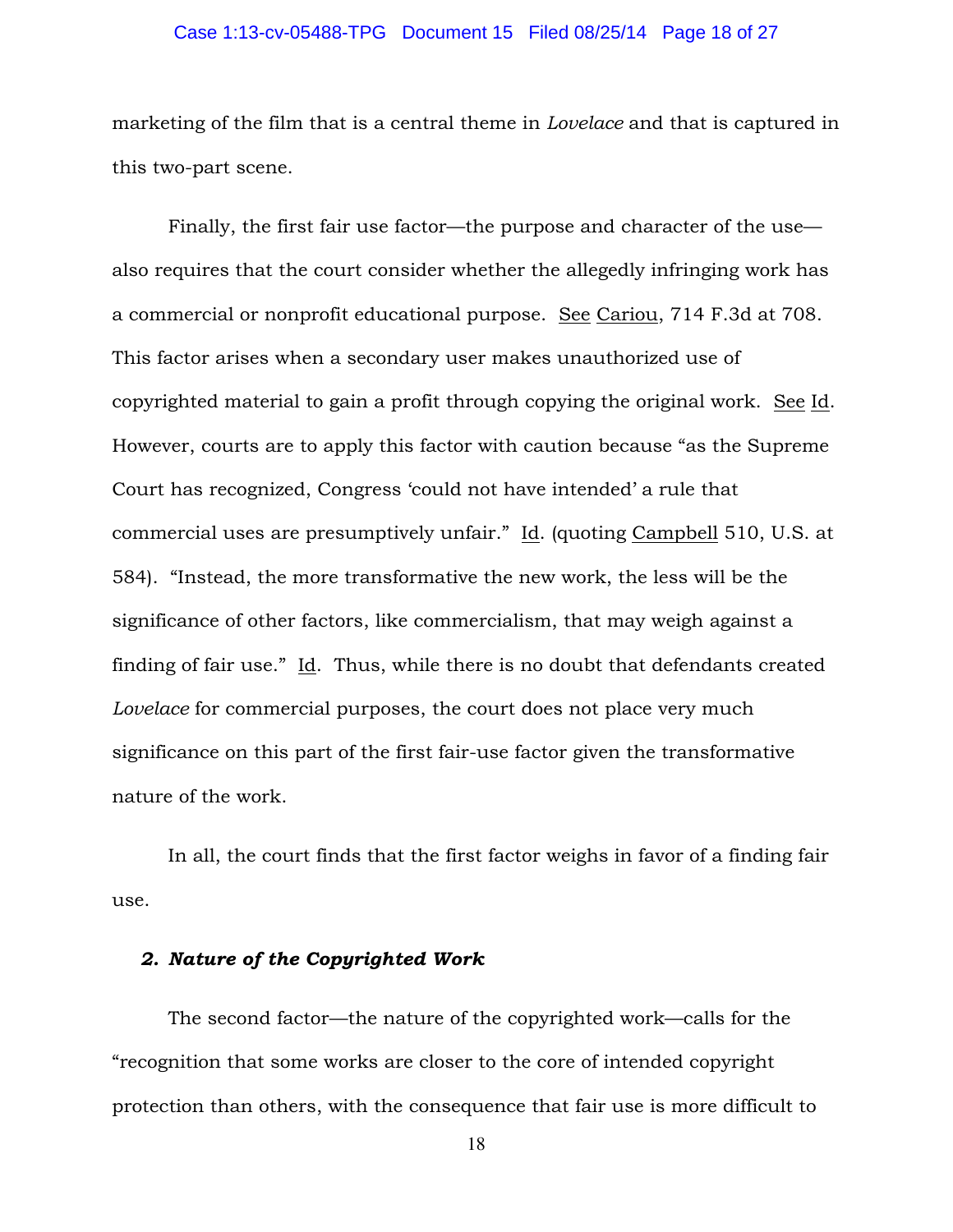#### Case 1:13-cv-05488-TPG Document 15 Filed 08/25/14 Page 19 of 27

establish when the former works are copied." Campbell, 510 U.S. at 586. In this analysis, courts consider "whether the work is expressive or creative, with a greater leeway being allowed to a claim of fair use where the work is factual or informational." Cariou, 714 F.3d at 709.

Here, the court finds that the creative and expressive nature of *Deep Throat* places the film within the core of copyright protection and thus, that the second fair use factor favors plaintiff. However, similar to the commercial nature of defendant's film, this factor "may be of less (or even of no) importance when assessed in the context of certain transformative uses." Bill Graham Archives, LLC., 386 F.Supp.2d at 330 (quoting Castle Rock Entertainment Inc., v. Carol Publishing Group, Inc., 150 F.3d 132, 144 (2d Cir. 1998); see also, Cariou, 714 F.3d at 710 In the end, this factor is rarely found to be determinative. Davis v. The Gap, Inc., 246 F.2d 152, 175 (2d Cir. 2001).

### *3. Amount and Substantiality of the Use*

The third statutory fair use factor "asks whether 'the amount and substantiality of the portion used in relation to the copyrighted work as a whole' are reasonable in relation to the purpose of the copying." Campbell, 510 U.S. at 586 (quoting 17 U.S.C. § 107(3)). There is both a qualitative and quantitative dimension to this analysis. Bill Graham Archives, LLC., 386 F.Supp.2d at 330. This factor "favors copyright holders where the portion used by the alleged infringer is a significant percentage of the copyrighted work, or where the portion used is essentially the heart to the copyrighted work."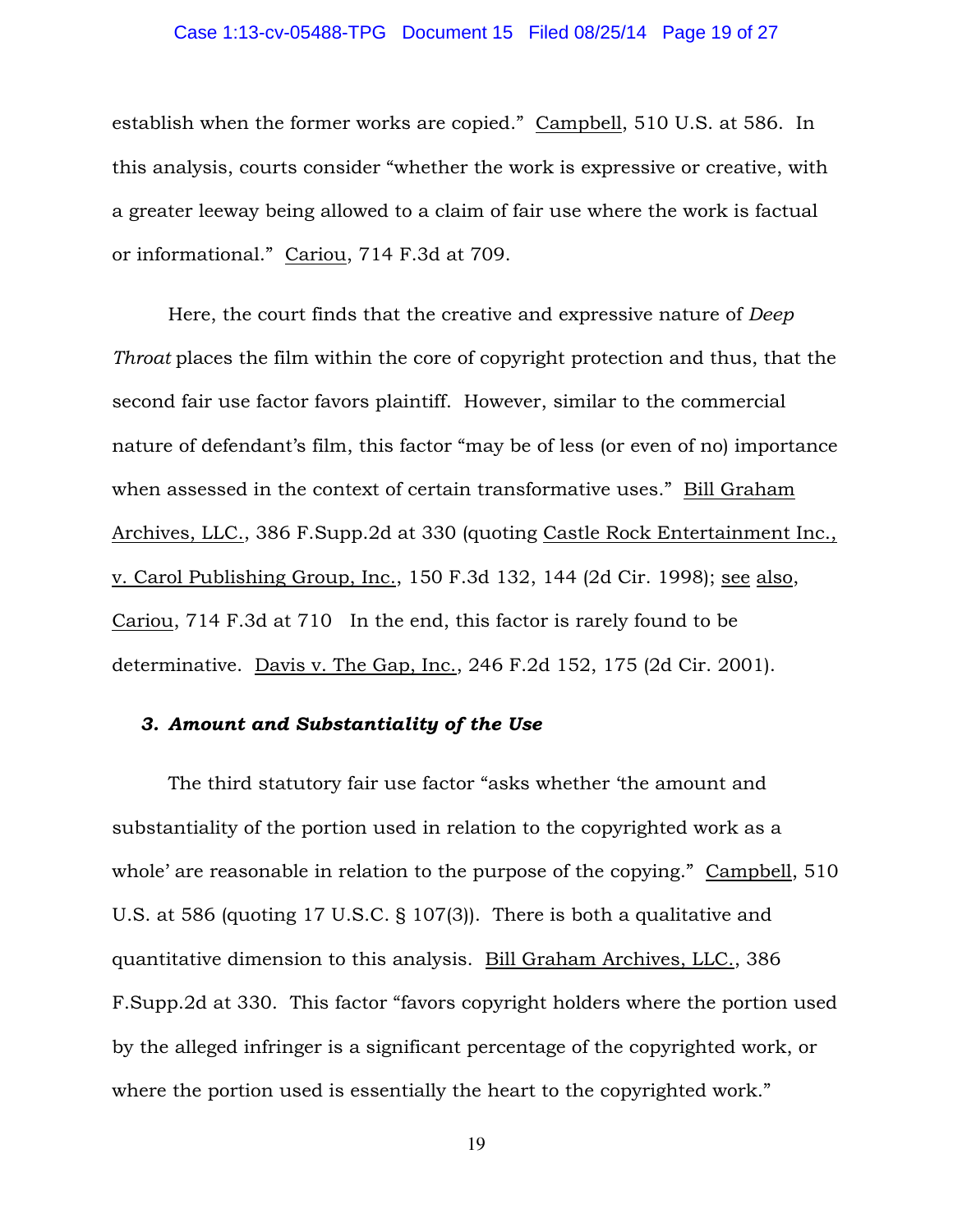#### Case 1:13-cv-05488-TPG Document 15 Filed 08/25/14 Page 20 of 27

NXIVM Corporation v. Ross Institute, 364 F.3d 471, 480 (2d Cir. 2004). Ultimately, the central question in this analysis is whether defendant took no more than necessary given the creative purpose of the copying. FireSabre Consulting LLC, 2013 WL 5420977, at \*10.

Here, defendants copied, or recreated, three scenes from the original film *Deep Throat* in order to provide a behind-the-scenes depiction of the filming (the driving scene and the Dr. Young scene) as well as to demonstrate the public's positive reaction to the film (the first pornographic scene). In all, the three recreated scenes, which mostly contain original dialogue, last for roughly four minutes—comparatively, the running time for *Deep Throat* is sixty-one minutes. Defendants chose three scenes to recreate and each scene, as discussed above, serves a distinct and important purpose in telling the story of Linda Lovelace. The court finds that defendants did not copy any more than necessary to achieve its creative purposes.

Along these lines, the court finds that defendants have not copied the core of plaintiff's film *Deep Throat*. The heart, or core, of *Deep Throat* is that it is a pornographic film that in particular, focuses on one type of pornographic act. Conversely, *Lovelace* has an entirely different purpose—it is a critical, biographical film. Thus, given that the two films have entirely different purposes, it is impossible that defendants' could have copied the core of *Deep Throat*.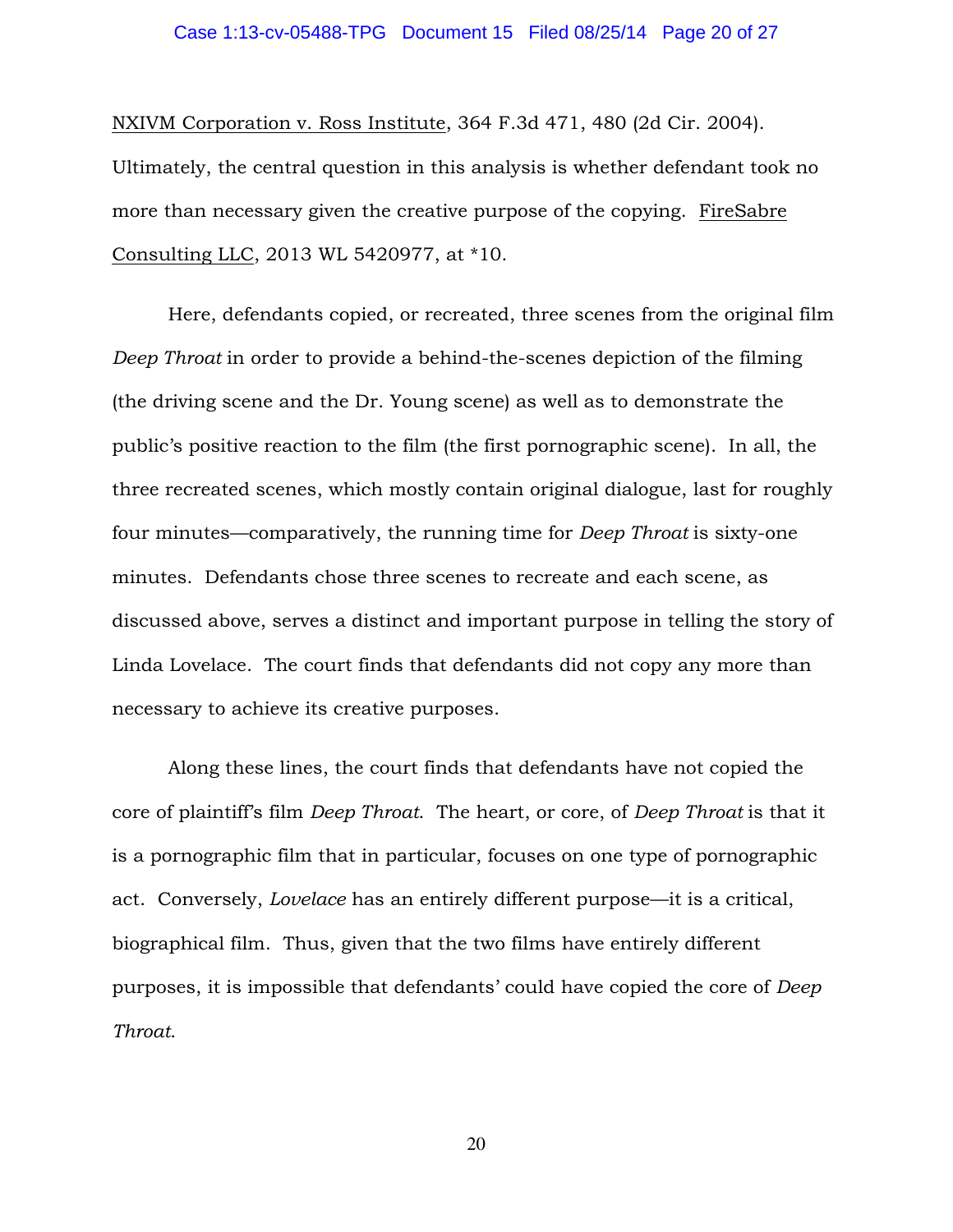Accordingly, the court finds that the third factor weighs in favor of a finding of fair use.

## *4. Effect of the Use on the Market for or Value of the Work*

The final fair use factor considers "the effect of the use upon the potential market for or value of the copyrighted work." 17 U.S.C. § 107(4). Copyright law is concerned with protecting the ability of a copyright holder to exploit the market for his work as well as the markets that the copyright holder could reasonably be expected to enter. Bill Graham Archives, LLC., 386 F.Supp.2d at 331. Thus, courts must also consider the harm to the market for derivative works, which are defined as those markets that the creators of the original work would in general develop or license others to develop. Castle Rock Entertainment, Inc. v. Carol Publishing Group, Inc., 150 F.3d 132, 145 (2d Cir. 1998). In this analysis, "[a] market harm for licensing revenues will only be recognized if the market is traditional, reasonable, or likely to be developed and is not a protected transformative use." Bill Graham Archives, LLC., 386 F.Supp.2d at 333. The Second Circuit has explained that "by developing or licensing a market for parody, news reporting, education, or other transformative uses of its own creative work, a copyright owner plainly cannot prevent others from entering those fair use markets." Castle Rock Enterprises v. Carol Publishing Group, 150 F.3d 132, 146 n.11 (2d Cir. 1998).

Here, *Lovelace* could not supplant demand for *Deep Throat*, because the two films have entirely different subjects—one is a pornography and the other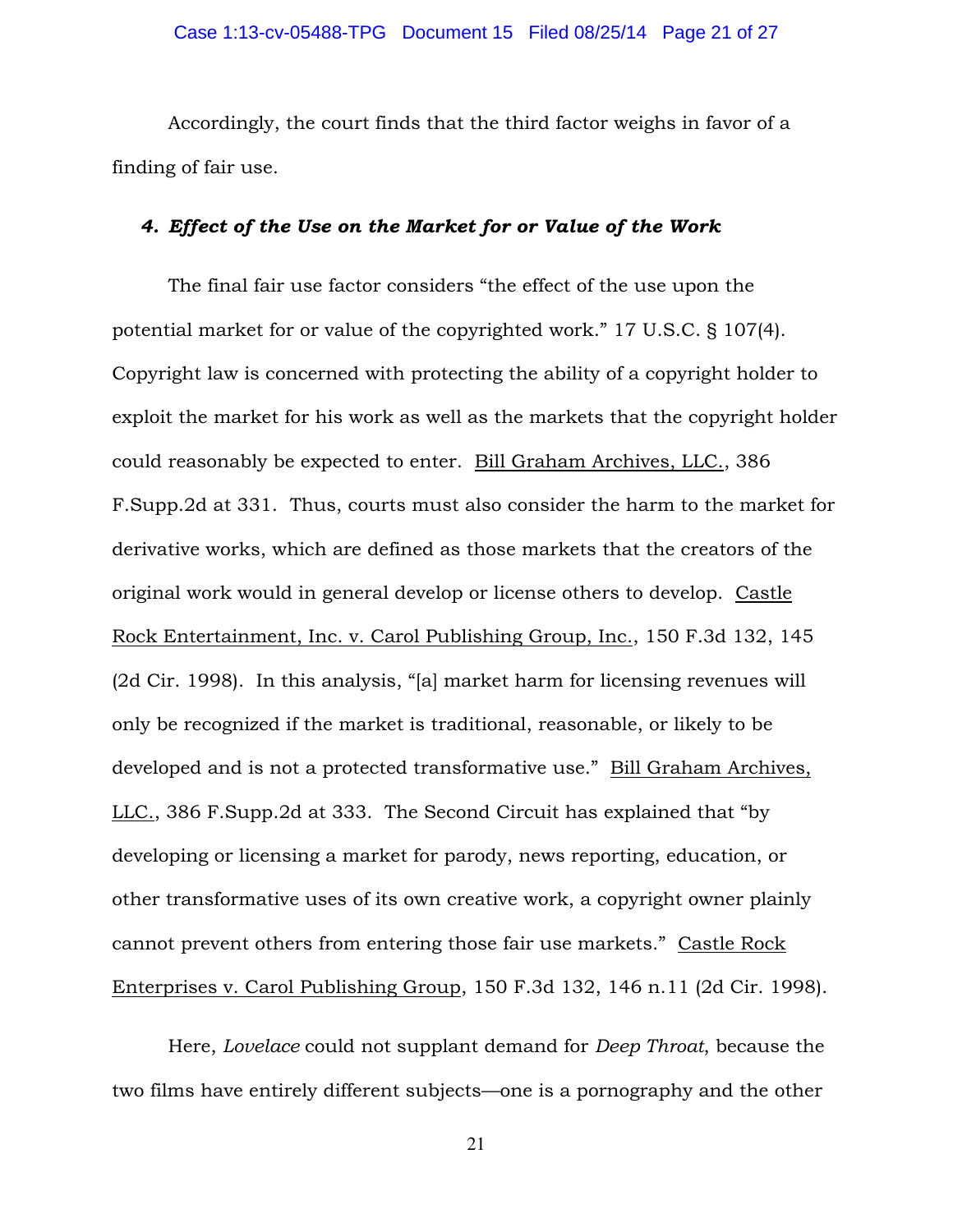#### Case 1:13-cv-05488-TPG Document 15 Filed 08/25/14 Page 22 of 27

is a critical biography. Instead, the issue in this fourth factor analysis is whether *Lovelace* has harmed the market for derivative works of *Deep Throat*. In its complaint, plaintiff alleges that it had licensed the use of *Deep Throat* to the directors of the film *Inferno*, a film that like *Lovelace*, was to be about the life of Linda Lovelace. Plaintiff alleges that once the entertainment press began to report on the production of *Deep Throat*, funding for the film *Inferno* came to an end. Ultimately, *Inferno* was never produced and plaintiff attributes defendants' alleged copyright infringement for this lost licensing revenue.

However, the court finds that plaintiff's claim must fail because defendants' film *Lovelace* clearly constitutes a transformative use of the copyright protected film *Deep Throat*. Accordingly, plaintiff cannot prevent defendants from entering this fair use market. See Bill Graham Archives, LLC., 386 F.Supp.2d at 333; Castle Rock Enterprises, 150 F.3d at 146 n.11.

### *Aggregate Assessment*

 In light of the factors discussed above, the court concludes that defendants' recreation of the three scenes from *Deep Throat* constitutes fair use. Thus, defendants have not infringed upon plaintiff's copyright protected material.

## **Trademark Claims**

Plaintiff has also brought the following three trademark claims against defendants: (1) trademark infringement under 15 U.S.C. § 1114, (2) false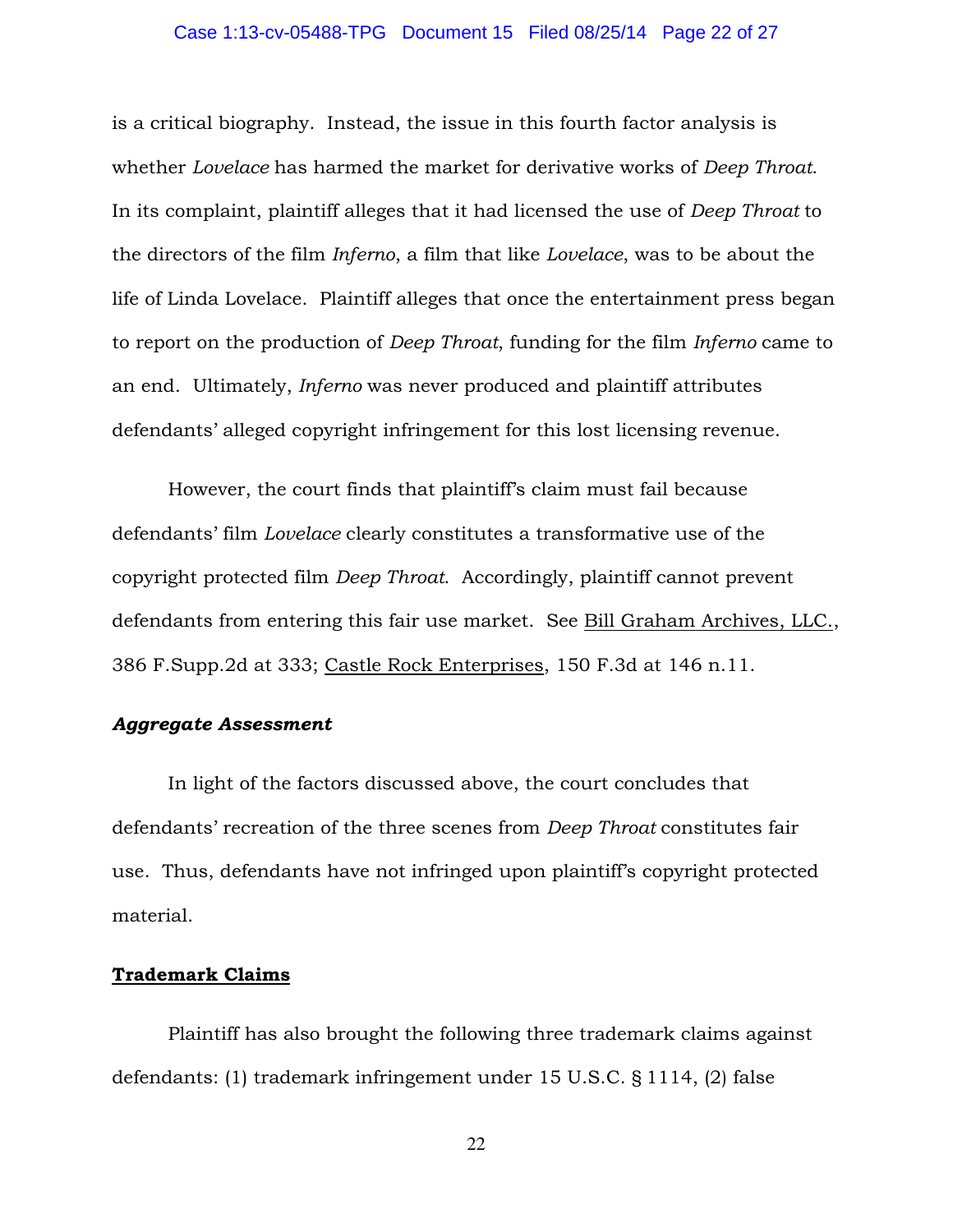designation of origin under 15 U.S.C. § 1125(a), and (3) trademark dilution under 15 U.S.C. § 1125(a). The court finds that these three claims fail as a matter of law.

## *Trademark Infringement and False Designation of Origin*

The standard for establishing a trademark infringement claim under 15 U.S.C. § 1114 is the same as the standard for establishing a false designation of origin claim under 15 U.S.C. § 1125(a). Lois Sportswear, U.S.A., Inc. v. Levi Strauss & Company, 799 F.2d 867, 871 (2d Cir. 1986); Twentieth Century Fox Film Corporation v. Marvel Enterprises, Inc., 220 F. Supp.2d 289, 287 (S.D.N.Y. 2002). In either a claim for trademark infringement or false designation of origin, a plaintiff can establish a prima facie case by showing that defendant's use of plaintiff's trademark is likely to confuse consumers as to the source of defendant's product. Lois Sportswear, U.S.A., Inc., 799 F.2d at 871. Accordingly, the court will consider these two trademark claims together.

In its complaint, plaintiff alleges that defendants have infringed upon plaintiff's marks "Linda Lovelace" and "Deep Throat" in violation of 15 U.S.C. § 1114 by "advertising and distributing *Lovelace*, a movie whose title infringes upon plaintiff's Linda Lovelace mark, and advertising and promoting Lovelace by repeated mention of plaintiff's 'Deep Throat' movies and mark." Compl. ¶ 83. Additionally, plaintiff alleges that in violation of 15 U.S.C. § 1125(a), defendants' "use of 'Lovelace' and 'Deep Throat' are false designations of origin which are likely to cause confusion, to cause mistake and to deceive as to the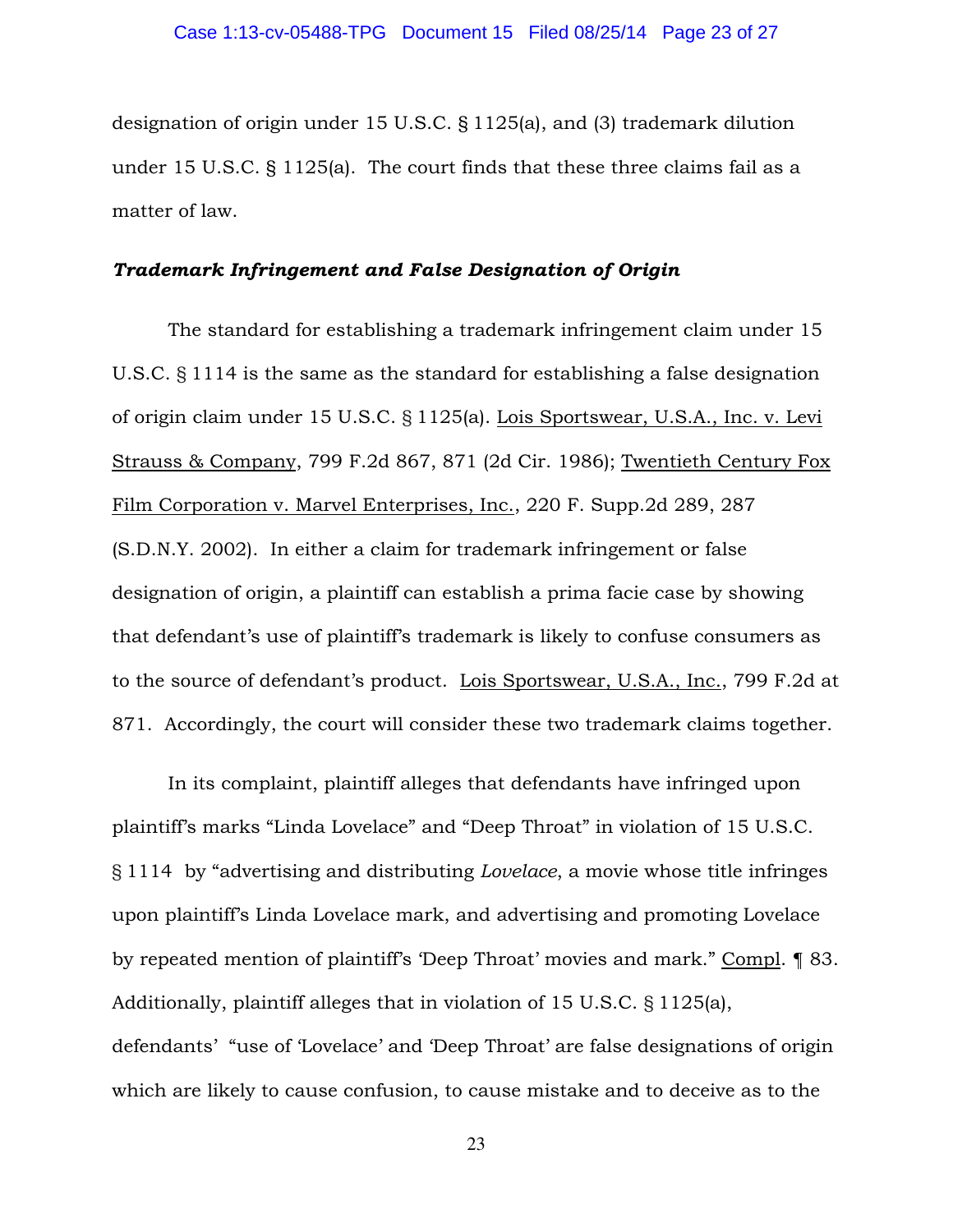#### Case 1:13-cv-05488-TPG Document 15 Filed 08/25/14 Page 24 of 27

affiliation, connection or association with plaintiff as to the origin, sponsorship, or approval of Lovelace by plaintiff." Id. ¶ 91.

Here, defendants' conduct, as alleged, does not constitute trademark infringement, or false designation of origin, because in its complaint, plaintiff fails to plausibly allege that consumers are likely to be confused by defendants' conduct. Pearson Education Inc. v. Allen Air Conditioning Co., et al., No. 08 cv-6152 (KBF), 2013 WL 5870235, at \*2 (S.D.N.Y. Oct. 2013). "A pleading that offers labels and conclusions or a formulation recitation of the elements of a cause of action will not do." Pension Benefits Guarantee Corporation ex rel. St. Vincent Catholic Medical Centers Retirement Plan v. Morgan Stanley Investment Management Inc., 712 F.3d 705, 717 (2d Cir. 2013). In its complaint, plaintiff has only set forth conclusory allegations of confusion; it is has not set forth any reason as to why consumers would believe that plaintiff was involved in the production of defendants' film *Lovelace*.

#### *Trademark Dilution*

Federal law allows the owner of a "famous mark" to enjoin a person form using "a mark or trade name in commerce that is likely to cause dilution by blurring or dilution by transnishment of the famous mark." 15 U.S.C. § 1125(c)(1). "Dilution by blurring" is an "association arising from the similarity between a mark or trade name and a famous mark that impairs the distinctiveness of the famous mark." Id. § 1125(c)(2). The Second Circuit has listed the following as classic examples of trademark dilution by blurring,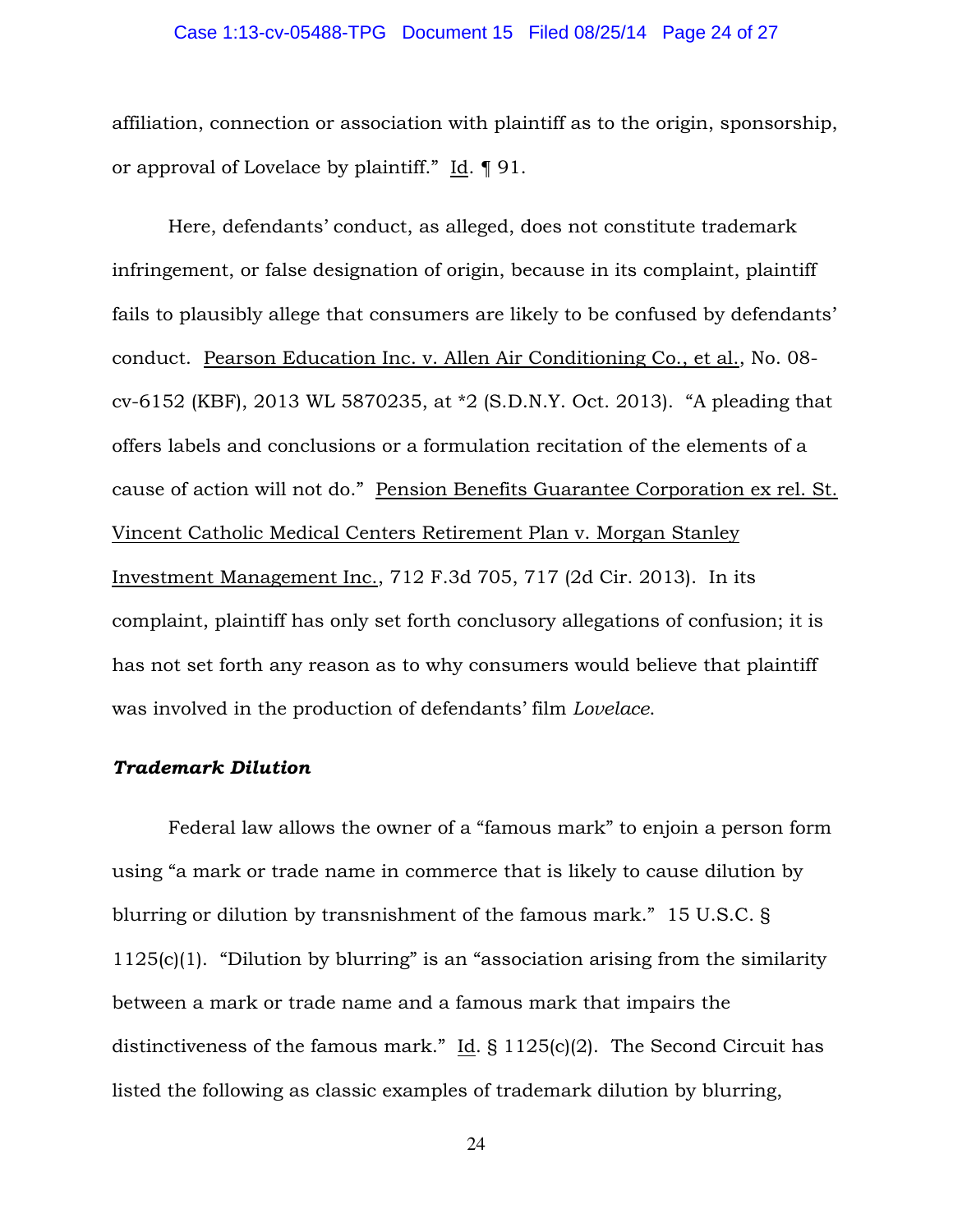## Case 1:13-cv-05488-TPG Document 15 Filed 08/25/14 Page 25 of 27

"Dupont shoes, Buick aspirin tablets, Schlitz varnish, Kodak pianos, Bulova gowns…." Starbucks Corporation v. Wolfe's Borough Coffee, Inc., 588 F.3d 97, 105 (2d Cir. 2009). "Dilution by blurring refers to the whittling away of the established trademark's selling power and value through its unauthorized use by others." Tiffany (NJ) INC. v. eBay Inc., 600 F.3d 93, 111 (2d Cir. 2010).

In contrast to dilution by blurring, "dilution by tarnishment" is an "association arising from the similarity between a mark or trade name and a famous mark that harms the reputation of the famous mark." 15 U.S.C.  $\S$  1125(c)(2)(C). "This generally arises when the plaintiff's trademark is linked to products of shoddy quality, or is portrayed in an unwholesome or unsavory context likely to evoke unflattering thoughts about the owner's product." Tiffany (NJ) INC., 600 F.3d at 111 (quoting Deere & Co. v. MTD Prods., Inc., 41 F.3d 39, 43 (2d Cir.1994)).

Here, in support of its trademark dilution claim, plaintiff has set forth allegations of both dilution by blurring and dilution by tarnishment. More specifically, plaintiff has alleged that "defendants acts are in violation of 15 U.S.C. § 1125(c) in that they are likely to cause *dilution by blurring* the distinctiveness of plaintiff's famous marks Linda Lovelace and Deep Throat, all to the irreparable injury to and damage of plaintiff." Compl. ¶ 101 (emphasis added). Similarly, plaintiff has alleged that "defendants' acts are also in violation of 15 U.S.C. § 1125(c) in that they are likely to cause *dilution by tarnishment* by harming the reputation of Plaintiff's famous marks Linda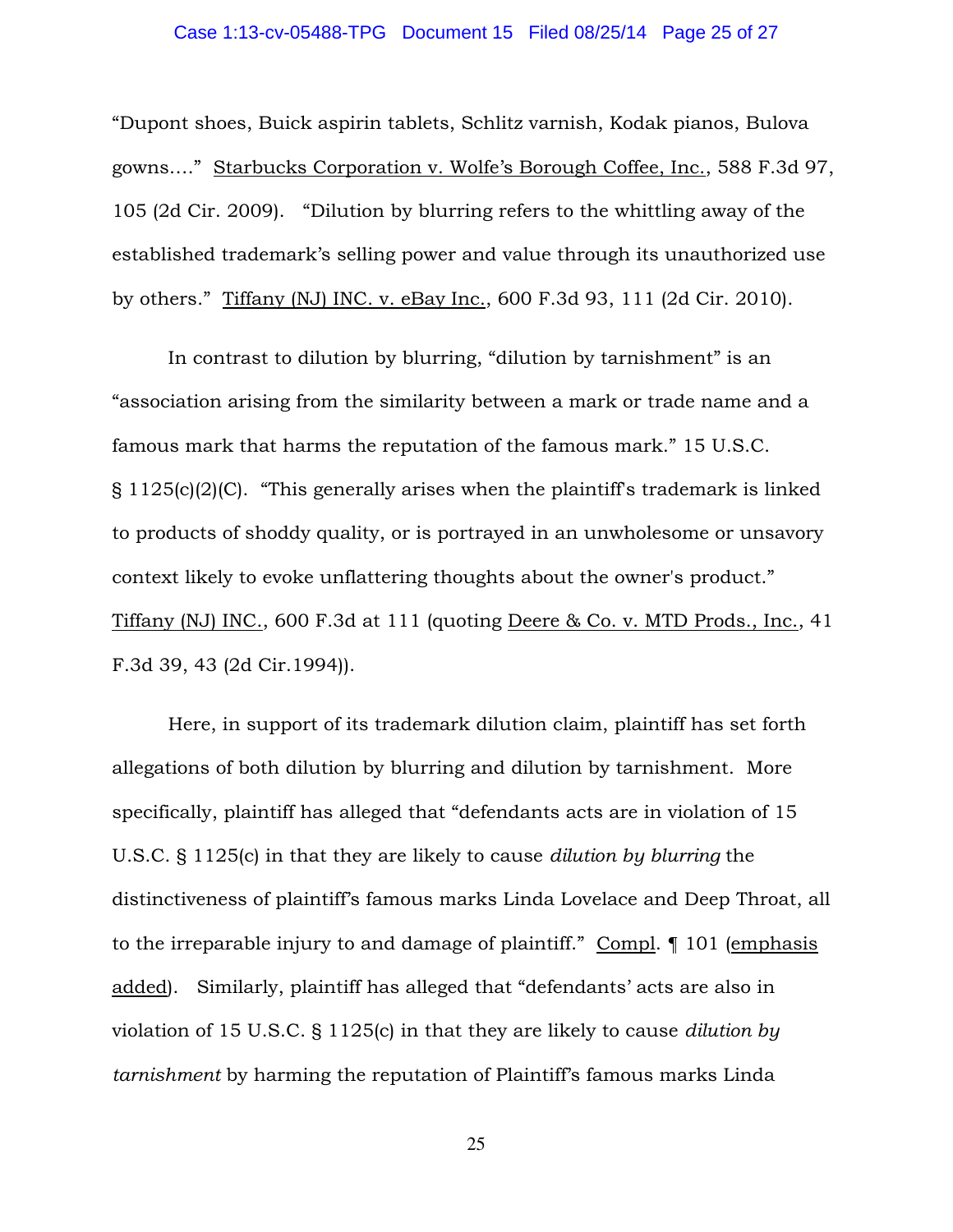Lovelace and Deep Throat, all to the irreparable injury to and damage of Plaintiff." Id. ¶ 102 (emphasis added).

The court finds that both of plaintiff's trademark dilution claims must fail as a matter of law. As mentioned above, "a pleading that offers labels and conclusions or a formulaic recitation of the elements of a cause of action will not do." Pension Benefits Guarantee Corporation ex rel. St. Vincent Catholic Medical Centers Retirement Plan, 712 F.3d at 717 (2d Cir. 2013). Once again, plaintiff has only set forth bare-bones, conclusory allegations in support of these claims that merely recite the elements of the cause of action. With respect to dilution by blurring, plaintiff has not provided any basis for its allegation that *Lovelace* impairs the distinctiveness of its marks "Linda Lovelace" and "Deep Throat". Along these lines, plaintiffs have also not provided any basis for its claim that *Lovelace* has tarnished the reputation of its marks "Linda Lovelace" and Deep Throat".

#### **Attorneys' Fees**

 Defendants move for an award of costs and attorneys' fees under 17 U.S.C § 505 of the Copyright Act. A court may award costs to any party (other than the United States), and attorneys' fees to a prevailing party in a copyright action. 17 U.S.C § 505. In determining whether to award attorney's fees, courts are to consider several non-exclusive factors including frivolousness, motivation, objective unreasonableness, and the need to advance considerations of compensation and deterrence. See Muller v. Twentieth